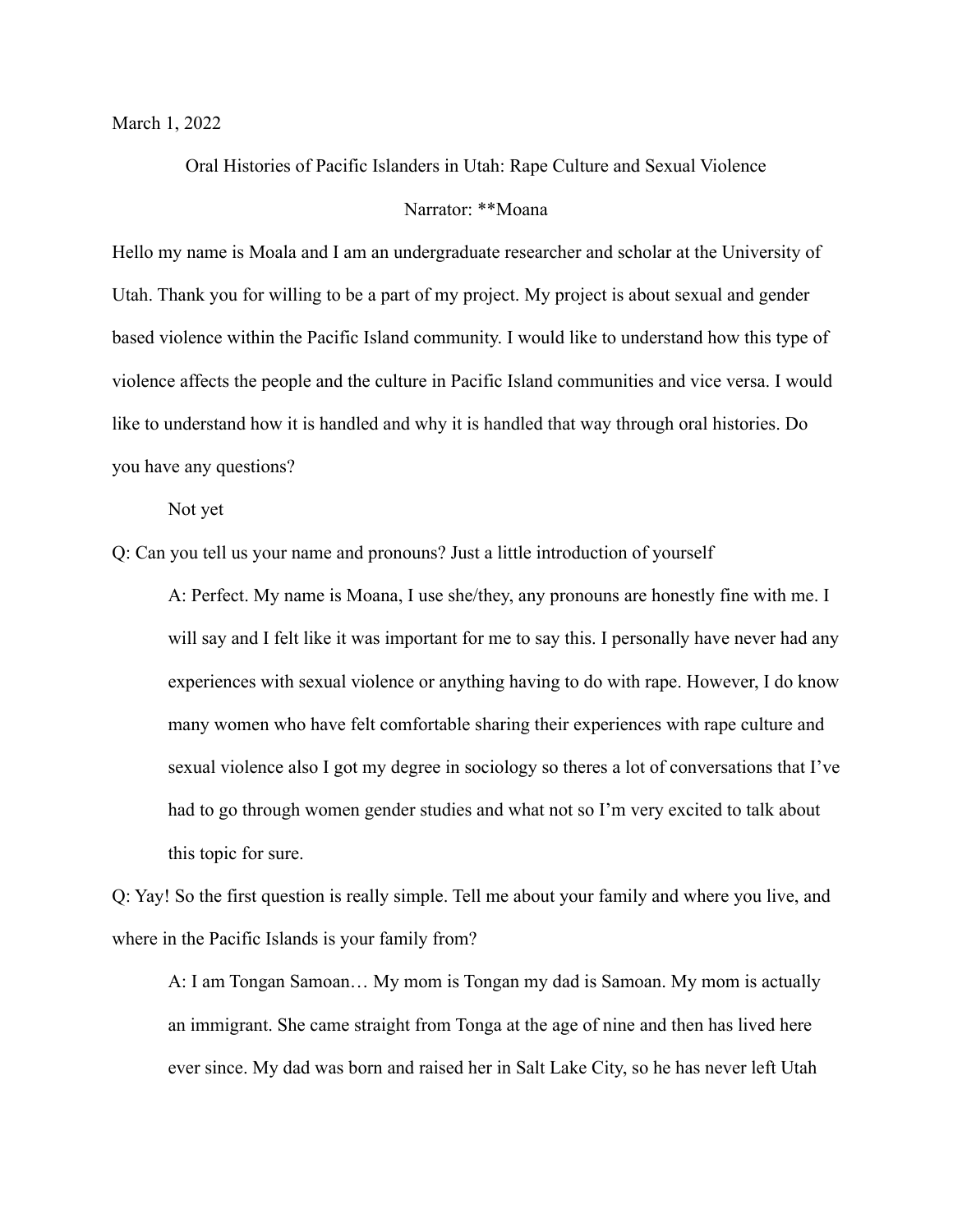and yeah that's kinda my background. I will say I have always grown up on the east side. I have never in West valley I've never really lived anywhere near the Pacific Island communities but that never prevented my parents from like making us connected to the culture because we were alway doing family things or always culture things growing up and so even though I didn't have any like close proximity as far as like Polynesian friends growing up, I still was heavily connected to the community in some way. So I played volleyball and I played volleyball with all the Polynesian teams. And a lot of the friends I had to make were typically at events and what not so. But I will say I didn't really get like close Polynesian friends until I was in college and I went to Utah State. So even at Utah State the community was not very large, however… I met my first community like people out at Utah State and that was also kind of like where I started to interact more with the Pacific Islander community in a more personal level without my parents like in the background so that was really big for me. And then obviously like working here at Mana Academy this has been the closest as far as being around Pacific Islanders I have been in the past three years, so yeah that's a little bit about me.

Q: Okay so, we're just gonna start off with taboo. What do you think is a taboo or subject topic for Tongan/Pacific Islander families to talk about? Something that's hard for them to talk about?

A:Yeah so I mean obviously since your thing is on rape culture and sexual violence I would absolutely say that is a taboo topic. I would also say though, because I was thinking about this last night, LGBTQ issues talking about being gay is definitely a really taboo topic and I think that there is like an intersection between the two, which I think is really interesting cause I was thinking a lot about the conversations that the Polynesian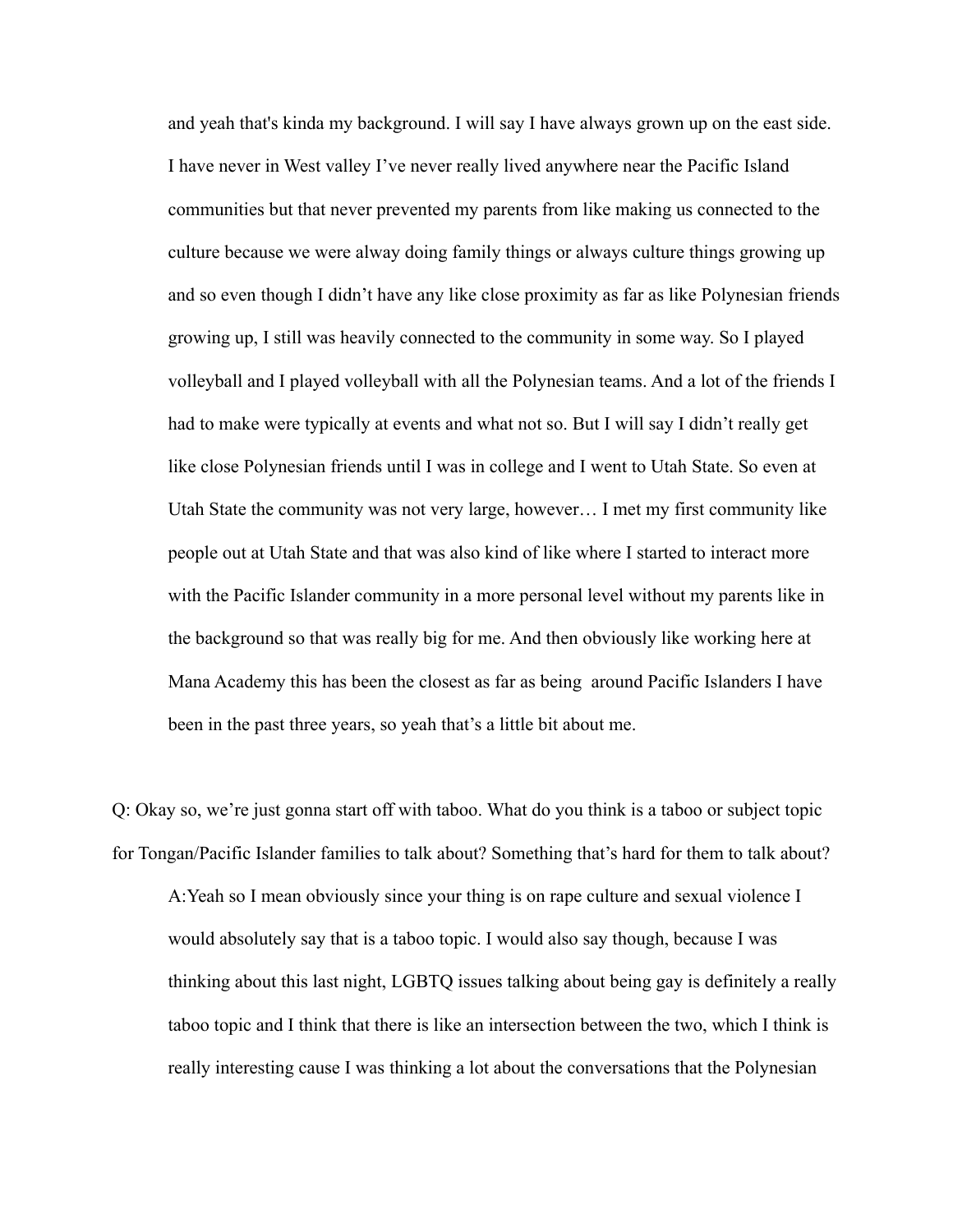girls that I hung out with up at Utah State would have and there was a lot of obviously there was like a sense of being shush - shush about like sexual violence, but also there was also this weird connection of like predators and perpetuators being gay. Which is something that I heard of growing up, but until I actually had those conversations with some Polynesian girls that I was like, "Ohh" that was really interesting so I would say that those are two really taboo topics that come off the top of my dome.

Q: Why do you think these [topics] are hard for us, Pacific Islanders to talk about? (What makes them taboo for us?)

A: Well, a lot of it just has to do with the fact that like we are talking about sex, which I geuss in its own, without even talkling about sexual violence, sex in itself is not really talked about. It's considered almost disrespectful I feel to talk about sex, so I feel like that's one component of it is that… nobody wants to talk about sex, but specifically talking about like rape cause that's not consensual right. So if there's already the baseline that we're not going to talk about sex period, of course there isn't going to any conversation about like what is consensual sex and what is not. So I feel like that's one part of it. But also I feel like another really big part of it is religion, because our people are very religious and the belief is that through God we can get through anything so if you just pray that these things won't happen, they won't happen or if they do happen to you just pray and it'll somehow erase everything that happened to you. I think though what I find really interesting and I feel like you would probably know what I am talking about here too is the fact that the community acknowledges it. People in the families they know, they know who these perpetrators are. They just don't say anything about it.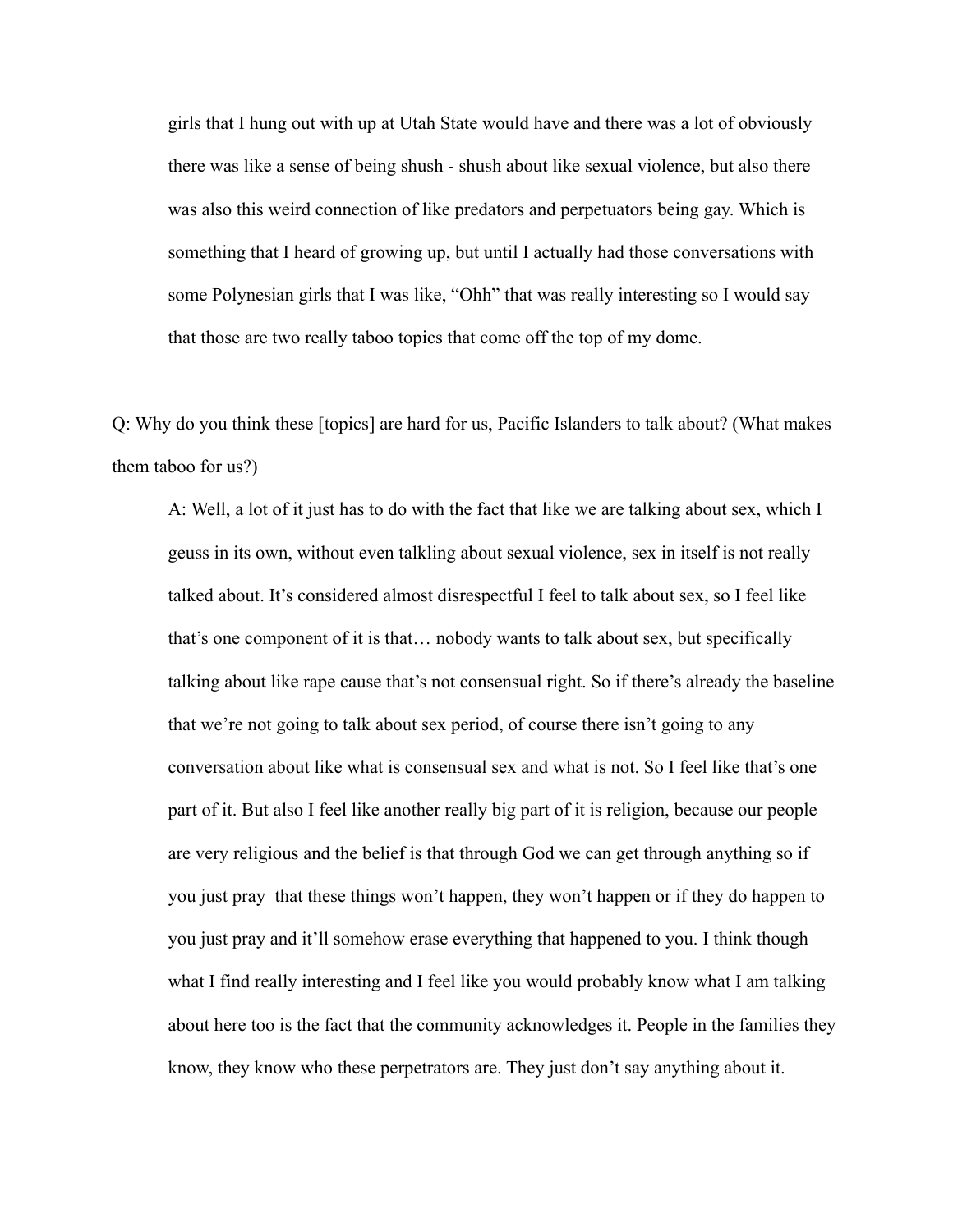"Yup, I know Uncle Sione was doing that, but you know what we just prayed about it and we just forgave him and it's, it's over."

You know what I mean, it's so crazy how everybody acknowledges it but we, nobody wants to say anything under the skies of being disrespectful or it's gross. Of course it's gross like of course, the topic is disgusting. Umm sorry I went off a little bit on that, but I have always found that to be really interesting how everybody knows who the perpetrators are, but it has become this like, "okay we all know and it's okay that you know, now that you know but just like don't say anything about it cause it's gonna be disrespectful and it'll bring a lot of shame on to the family."

Which obviously family is really important to Pacific Islanders so you don't wanna put shame on your family, but I think that that conversation needs to shift to it's not a familial issue, it's thats person's issue who just so happens to be a part of the family, you know what I mean. Unless, you know all of you… are complicit and then in which case like yikes. Which in some ways, in some families I've heard that there is a sense of being complicit because they know that it's happening and they've allowed it to happen and they don't say anything. Then that becomes like a,

"hmm maybe it is like a family problem and maybe there should be shame associated with that."

I'm sorry I'm speaking in circles.

Q: You're good, you're kinda answering a lot of my questions. What are some of the responses you have witnessed, we kinda talked about this already, when discussing these taboo subjects? How do they act and react?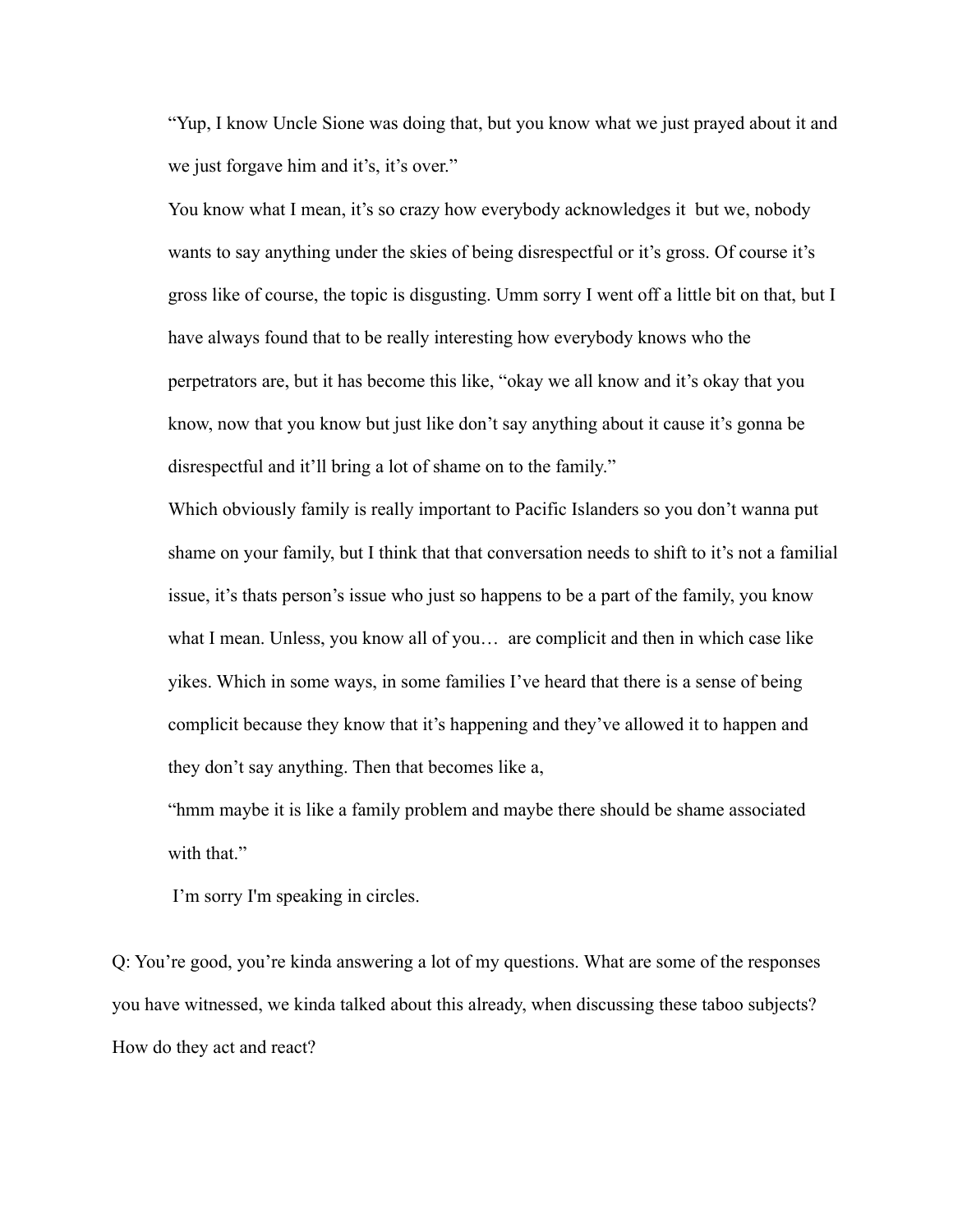A: Gotchu, gotchu. So at least with the victims I have talked to, as far as like emotions, the trauma is deep and the unfortunate part to me is that a lot of them are very young. And for some of them it was like, had been ongoing up until the day that I had met them. And so I think that that is the saddest part is knowing that for a lot of them they had been repeatedly abused in their home, outside of their home, from a really young age, and seeing how that affected their daily lives. Because like obviously if you have trauma in your life your not at every moment like "Uahh - uhh" that's not what is was, what is was, was watching a lot of these women like am I allowed to swear

### *Interviewer: Mmm yeah*

Narrator: Okay I was like, I'll refrain, I'll try not to but like for a lot of these women like they would purposely sabotage healthy relationships because they felt like, "I'm a dirty individual you know because of what happened to me. I don't deserve happiness," and that was what was really hard to observe is to watch all of these women that I knew who were very deserving of love, like because of what happened to them they would purposely sabotage things in their life. I recall one night I had a girl who was like when she would get really really drunk she would cry. Like deep sobs coming from the heart and we would just sit with each other and I just be hugging and just being like you know, "you're gonna get through this." but like it's hard to say that when you're so deeply traumatized. I'm surprised she didn't look at me and be like "Bitch, shut up like no." But that's what I mean, for some of these women their everyday life you would have never guessed until like they were intoxicated in some capacity or you just watch and observe the movements that they would make. It was like they would purposely sabotage their healthy relationships, they would openly like talk about how awful, very self degrading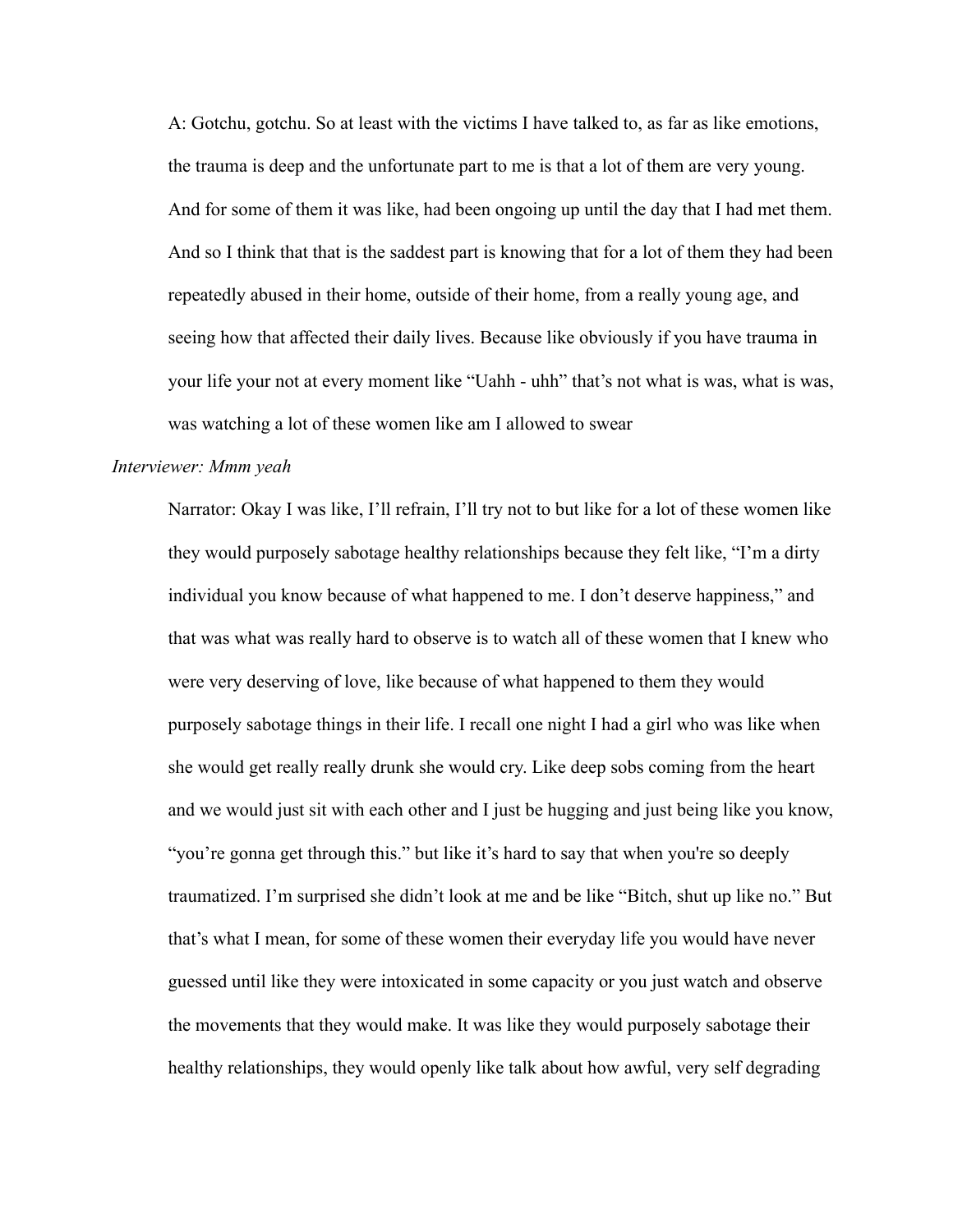about themselves. I knew one of the girls she was in a relationship and it was really hard for her to, like when she would talk about them having sex like she would tell me certain things that I would be like, man this is like a trauma response. The reason why you feel like you can't do these certain things when you guys are being intimate to each other is because of trauma, you know. And that's sad, knowing that for some of these women they couldn't ever really be intimate with people that they love because of the trauma that they went through in the past. That's what always made me really sad. Sorry I kinda lost track of where I went there as well. But the observations that I've made just based on the women that I've known that have shared their stories with me, it's always just really, like their survivors a hundred percent through. But for some of them, you could really see the cracks and that made me really sad. I knew a girl actually who didn't even, it wasn't until her and I were talking that she said something had happened to her and she shared it with me. Sorry I'm tryna like step around the story cause I don't wanna inadvertently talk about, like out her and her story. But when the two of us were talking, and this is something that I have actually been thinking about a lot because I kind of regret, I kinda regret what I said but I'll come back to that. Anyways she was telling me what was happening and I told her I was like, "Hey ... this doesn't sound very consensual. You know like what happened doesn't sound very… what happened to you doesn't sound like you really consented to that." I just remember she kinda went really quiet and then she just moved on and the reason why I say I kinda regret doing that to her is because… I feel like there are many women who have very similar stories to her and when they find that hey, what happened to you was not okay. I feel like it causes them to spiral because it becomes like they are now aware. You know what I mean?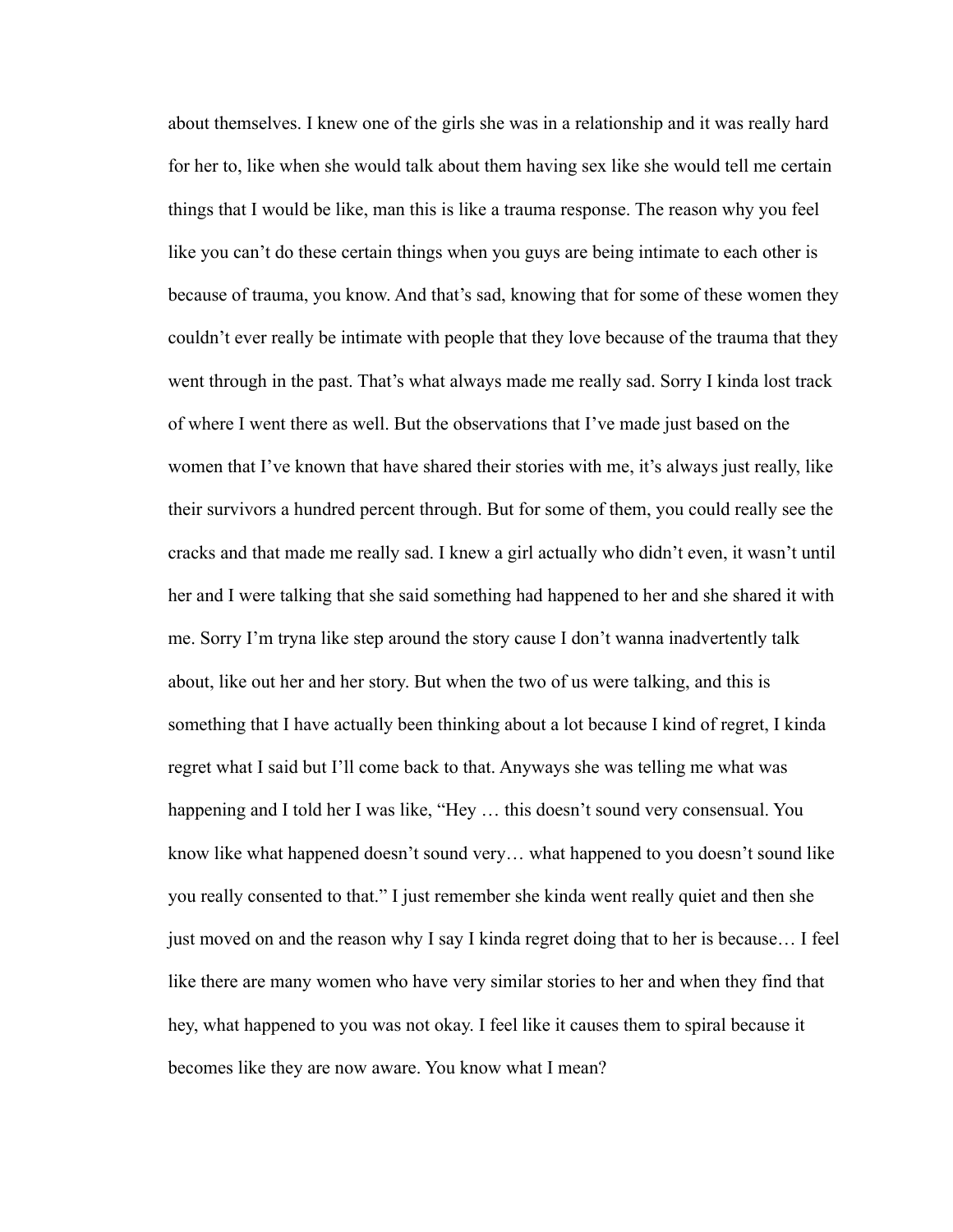Yeah, from what happened. Because that's the other thing I will say about some of the Polynesian girls I knew, they would joke. They would joke about the things that would happen to them and I would be like ... I'm sorry I can't kikiki [laugh] over that. I can't laugh at that, you know what I mean. That is not like woaah, and a lot of it again goes back to the whole cycle of abuse. A lot of them because of what happened in their past would choose relationships with some people that kinda emulated the past. And so when you call it out for them, and I obviously I wasn't like, "You've been abused!"No it wasn't like that, it was always very intimate settings with me and other people, very quietly just being like, " Hey that doesn't sound very consensual and I think you should seek help from that." In many ways I kinda regretted doing that for some women, because you could see on their face like they had never thought about that, like that fact that that wasn't consensual which kinda goes all the way back to my earlier comment about sex is never talked about in Pacfic Islander communities, so of course if you don't know what is consensual and what is not, then of course you're gonna be like cool with whatever and, "Oh I that was kinda weird and I didn't like that experience but everybody else must go through that you know." That's not the case and that's not true a lot of the time. But as far as observations about Pacific Islanders who have talked about the issue of rape and sexual violence. It's always the same conversation. Hush - hushed. I know of so many survivors who will say something like, "Everybody in my family knew but nobody did anything." The amount of time I've heard that in community settings, of people being like, "People knew it was my uncle and they didn't say anything." Like, I've heard that a lot. I've heard that a lot, which is why I brought that up earlier because typically when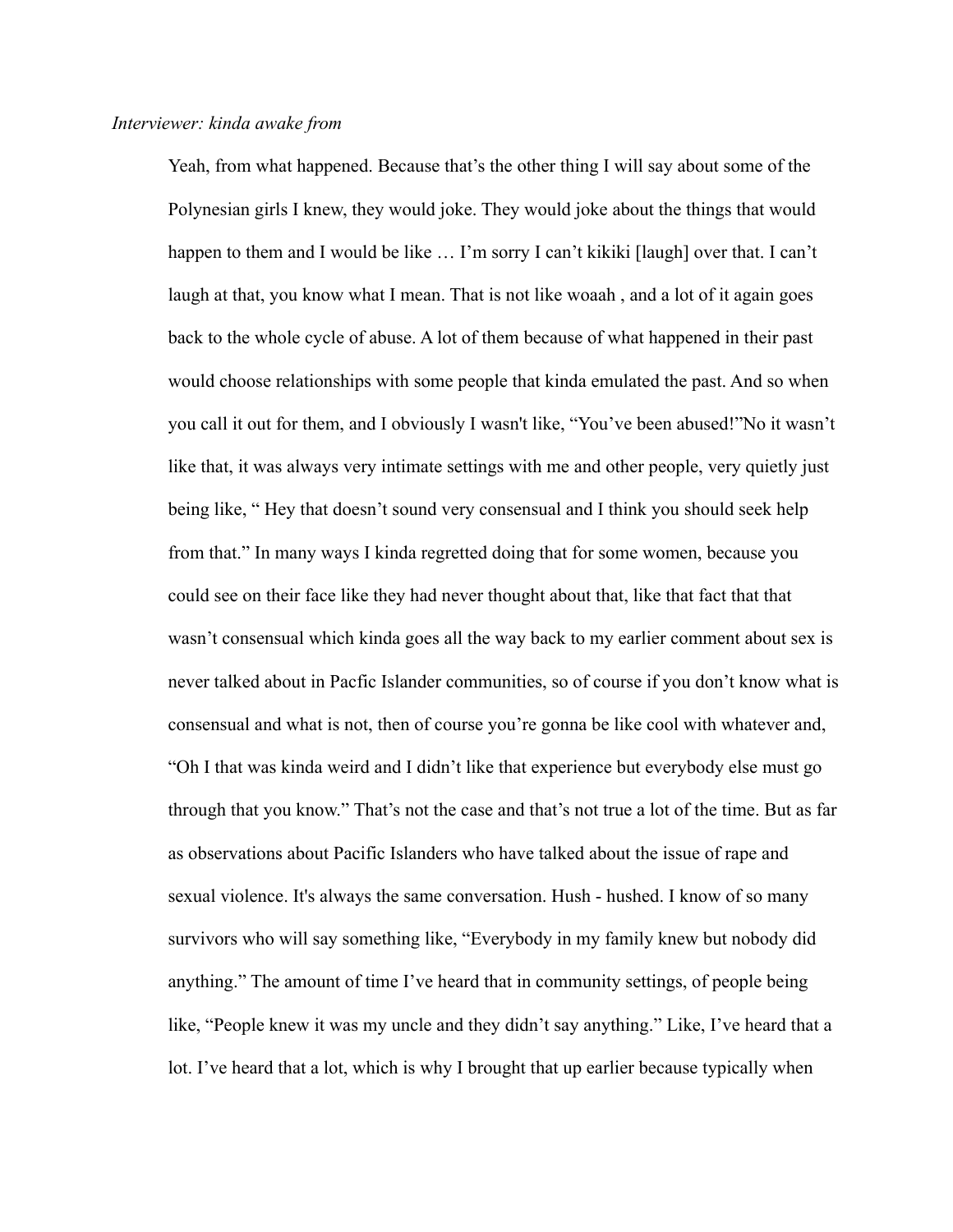these conversations are brought up, that's usually what it becomes, and then it becomes a trauma dumping fest where they air out ALL the dirty laundry. And that's fine I don't mind people, and I don't even consider it dirty laundry, to out the people who have abused you. I want to make that very clear, but I will say… my biggest issue with community gatherings where we talk about sexual violence and people going and talking about every little thing that happened to them, there are other in the room who you could easily be triggering as well. But I feel like, because we don't talk about sexual violence in the Pacific Islander community that's the way that we all believe is the best way to talk about it, is to just trauma dump on everybody and be like, "Okay I said my peace, I said my truth." Which we're gonna talk about Eleni here in a little bit, but I kinda feel like that's what happened with her story. Is it became this space and vacuum for everyone to be like, this also happened to me and dadaddadadda, but then what happens at the end. We're all just traumatized, we've all just heard what's happening but what, where do move? Where's the next movement other than, okay we're all traumatized cool. You know and then of course these conversations always eventually lead to, "Well, I prayed and forgave them and God forgave them as well so we're cool."

….. my personal opinion, that's not the move. That's not the move and that's not productive in my opinion because I feel like that's just another way of sweeping everything underneath the rug. By saying "Well God forgave them and then I prayed to God and it was cool and we had a kumbaya moment and I'll never talk to that person ever again, but I'm cool now because God is cool that's just sweeping right back underneath the rug. Because there one - there's something said about victims saying their peace, but there is, there has to be another part for the abuser. And this gets into one of my most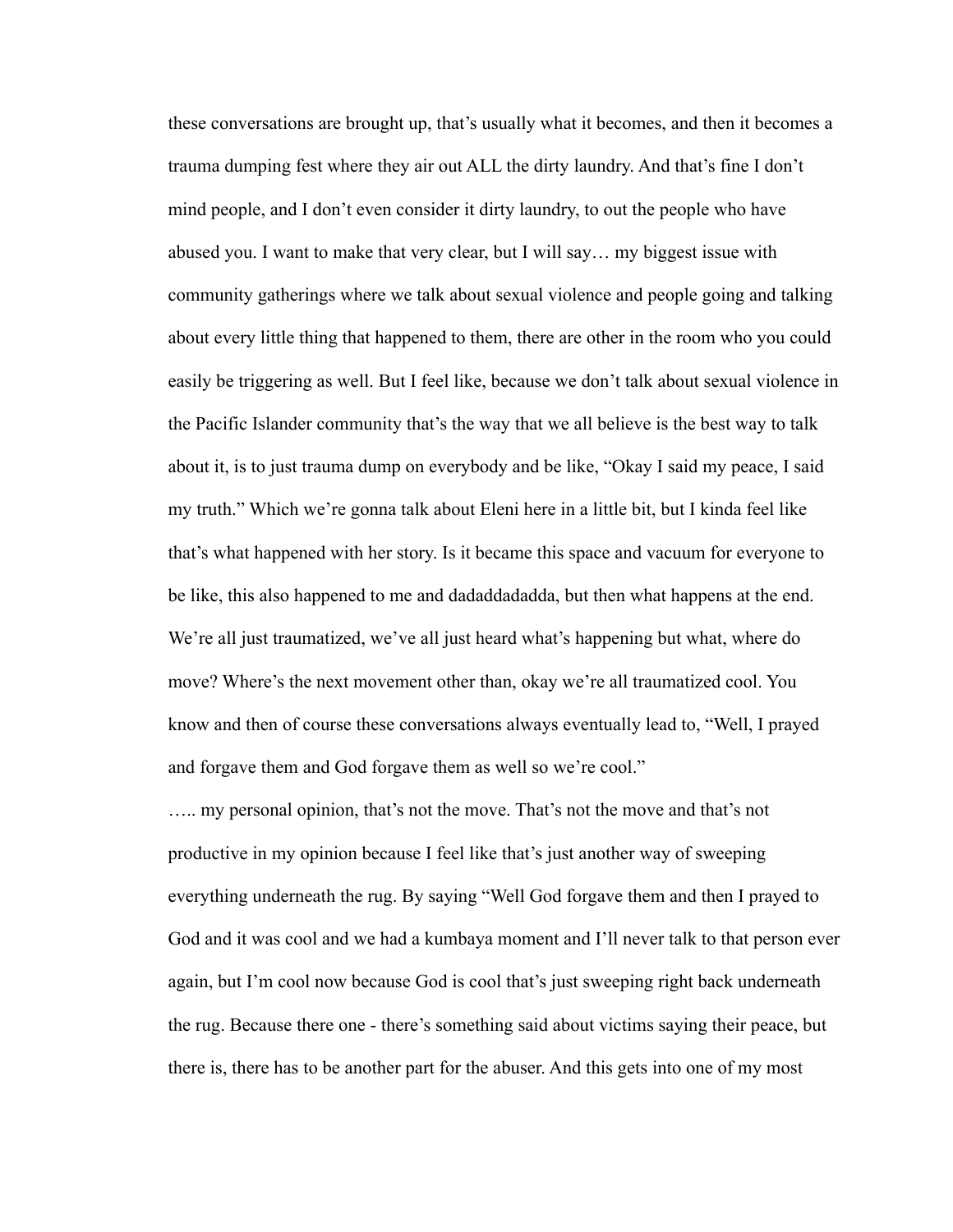controversial opinions because… I believe in restorative justice, which basically means that people who are abusers, there is redemption qualities in them. I truly do believe that and so restorative justice is all about, making sure that those who are the abuser, get the help that they need in order to reintegrate into society. Does that mean that the people that they abused, have to talk to them again? No. Does that mean that the people who were abused have to forgive those people? No. But I believe that if we continue this culture of

… So restorative justice is one of my most controversial opinions because I know - when I first came across restorative justice in sociology and criminology, there were a lot of people who were like, "Well then are you saying that we have to forgive all of our abusers or that you know abusers should get redemption?" And yes I'm saying that abusers should get redemption, but I'm not saying that people should forgive them for their actions. However, I do think that when we label people, I believe heavily in label theory, but when you label people as abusers and what not, you don't allow them to reintegrate properly. If we want a society where shame no longer exists or people are allowed to grow, one of those things is requiring people who have done criminal time … redemption arc unfortunately and so sorry I …. But anyways coming back to talking about people who have sexually assulted other people. I'm not saying that their victims have to forgive them, their abusers. But I am saying that there is some redemption... there should be… part of the plan for change in my opinion needs to come with victims getting the help that they need and the therapy that they need, but also these people who are perpetrators also need help. And labeling them as rapist and what not, which you know that's a title that they deserve, they did, they raped a person but, unfourtunatly one aspect of change and healing is allowing those people to get a redepmtion arc. The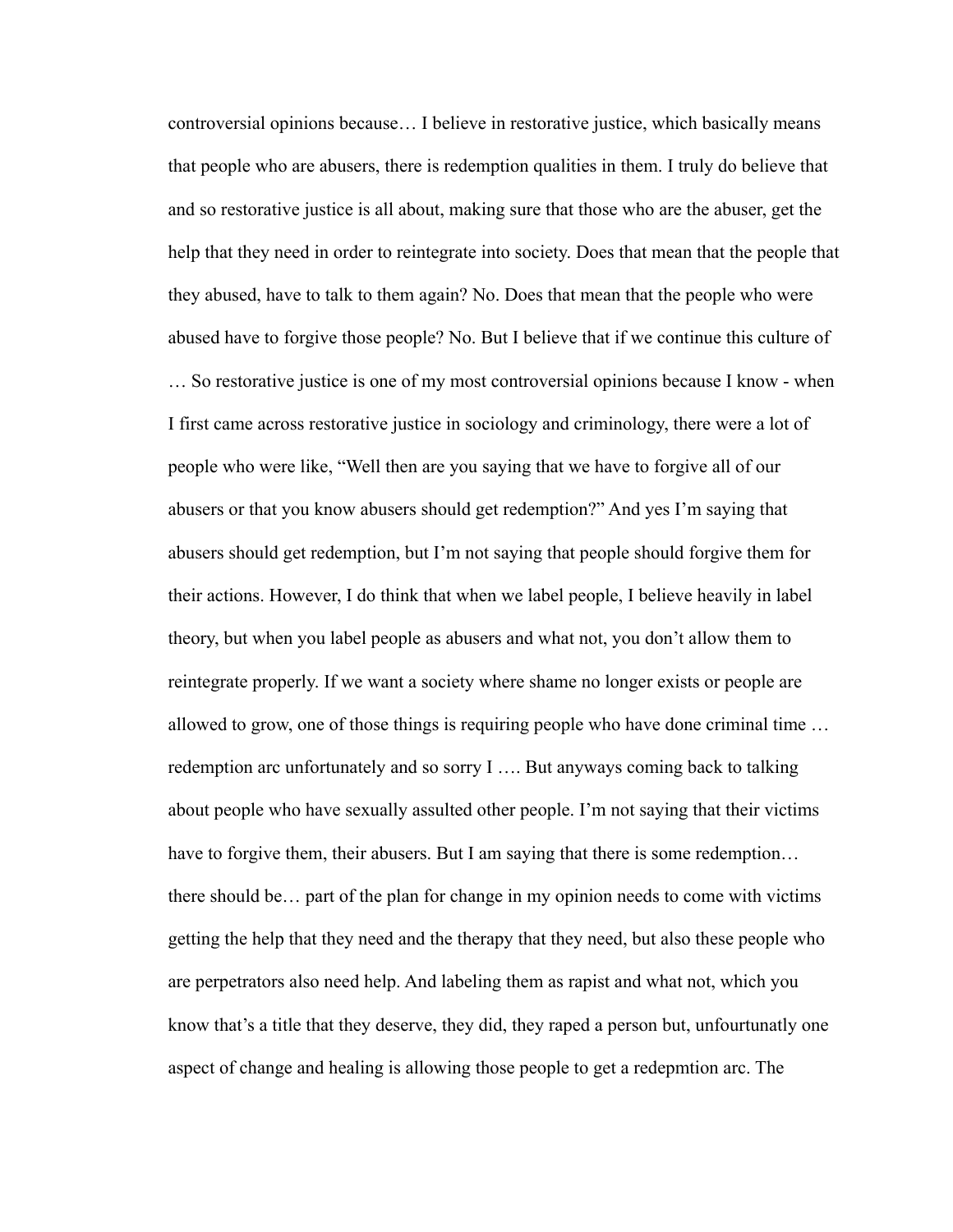unfortunate part about all of that though, is therapy can only get you so far. And some people are beyond redemption, I will say that. There are some people who are beyond redemption, but if there is one thing I have observed from the Pacific Island community, sorry going back to this, is that a lot of the people who are abusers and perpetrators were at some point abused and sexually abused themselves.

# *Interviewer: And the cycle continues*

It's an endless cycle so if you wanna end that cycle, there has to be, you can't just pray to God and say okay we're cool. Again, it comes back to restorative justice, both parties need help. And unfortunately I wouldn't even say that victims get help, because they don't. When victims come forward they are oftentimes, as we talked about earlier, shut back into the closet. "Keep your mouth shut, don't talk about uncle like that." You know I'm referencing men, but there are even you know some of the women that I knew back up in college were victims of sexual abuse from women as well. So I would even say that yes the topic of sexual violence is taboo, but even like again another aspect of it being that there women perpetrators as well… This is just a really long roundabout of me saying that I believe in restorative justice and that in order to move forward in a healthy way for the community it would be to acknowledge that these happen without saying we just need to shove it back into the closet and true acknowledgment of it. But then also getting help for victims and getting help for perpetrators in order to break the cycle of abuse. I know there's a lot of people who don't agree with me on that and that's okay, you know that's fine. I get that and it's really easy for me to sit here and say this because I'm an observer. Again, I've never these things happen to me so of course it's easy for to say this is what the path should be when I haven't really experiences it, but I truly do believe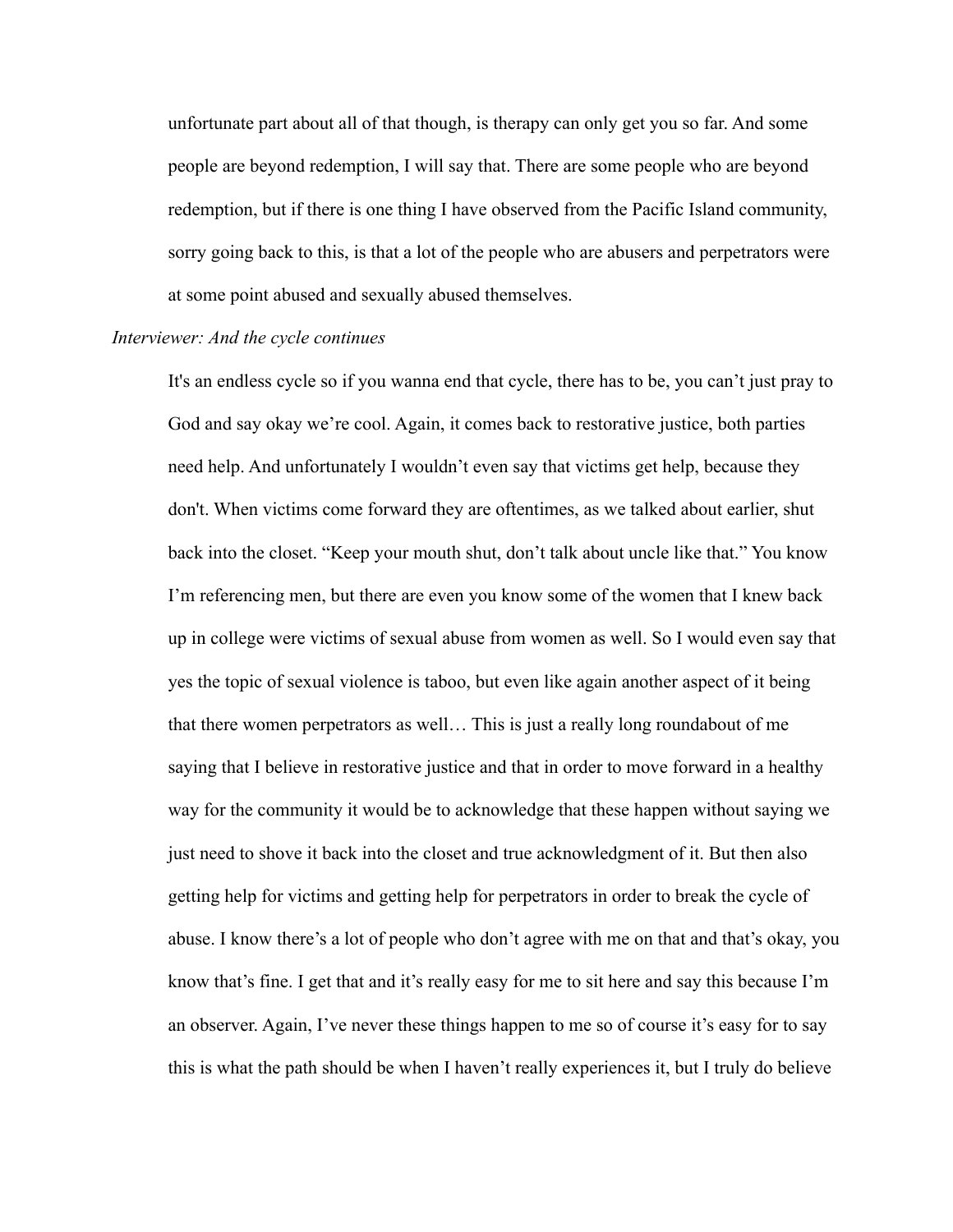just based on the research that I did when I was in college, I truly believe that that's one way to seek proper justice is that every party involved gets the help that they need. But again, it sounds like when I say that victims are the only ones getting help, they're not even getting help period, currently. So, we need to help victims first is ultimately where that begins and then move onto the perpetrators. Anyway that's all I wanted to say.

Q: We're basically already in the third little section of rape culture and sexual violence and I'm sure you already know the term rape culture and are familiar with all of that. You kinda already culture as well but, do you think rape culture has affected Tongan, Samoan, Pacific Islander cultural practices? Has it affected our beliefs and morals as Pacific Islanders?

A: So you know what's really interesting, because I had a dilemma about this last night I had to stop thinking about because I was like - aaahhh, brain overload! So what's interesting to me, and this something that I'm still tryna wrap my head around because I'm like where does this come from, so I might be stumbling through my thought process but I've been doing that this whole time. There are a lot of Pacific Islanders, and not to put my family on blast but my Samoan family especially is very much like this, who believe that abuse is synonymous with the culture. Who believe that abuse is just inherently a part of the culture. I have many problems with that, but unfortunately, unfortunate reality is that there are many Pacific Islands out there who believe that abuse is a part of the culture. Especially with Fa'a Samoa, there's a lot of people who are like, "well, the Fa'a Samoa way is to be abusive." And I hate to tell y'all this, I hate to tell y'all this, I hate to be bearer of bad news, but that's just not true. Like I refuse to believe that my ancestors utilize these cultural practices to abuse each other. What the difference is, what the change was everyone, is colonization and the introduction of religion,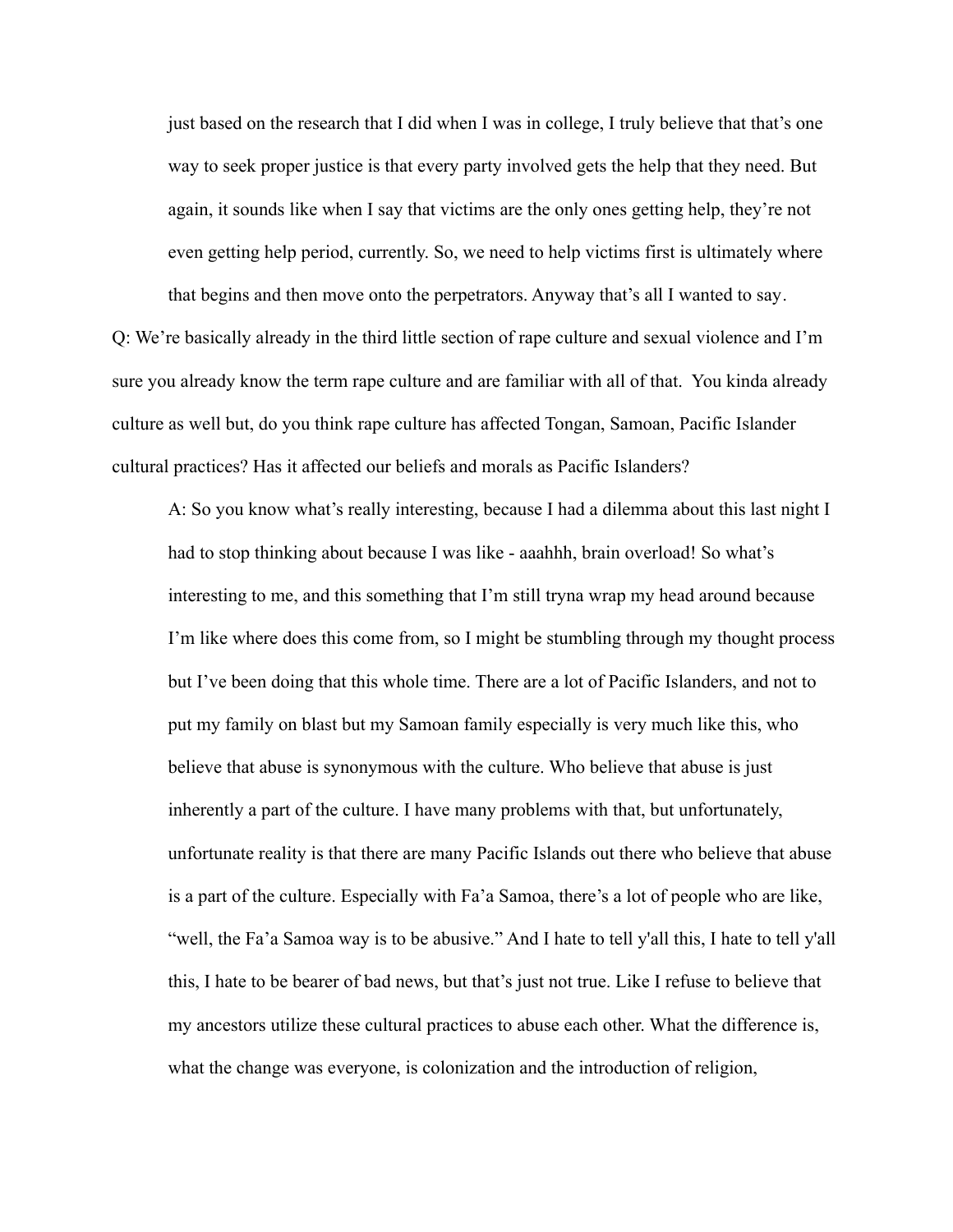ultimately. Because, you - and I'm not saying - cause everytime I say this there's always some idiot who's always like, "well, are you saying that your ancestors were pure and they didn't hurt each other at all?" No. I'm not saying that at all, literally I'm not saying that. I'm not saying that my ancestors were perfect human beings. However, with the introduction of religion came shame and shame can make a whole culture - especially shame and colonization because they work hand-n-hand with one another, they can change and mold your culture into all types of ways. So when it comes to you know sexual abuse, earlier I talked about you know one of the reasons why we don't talk about because there's no talk about sex. The reason why we don't talk about sex is because of religion. Because I mean the large majority of Pacific Islanders, Tongans, Samoans are mormon. I grew up mormon, but let me tell you talking about sex in a mormon setting, no. The one thing that always blew my mind was that we never learned about sex, you never talked about sex, but then you get married and suddenly have to have sex in order to have kids. How are you supposed to have sex when you've never talked about it? You know what I mean, like what are we doing? And so of course.. there's going to be shame associated when you start to tell these savages that,"hey, you can't just have sex whenever you want. It's only for God and God only. Especially you dirty savages, you guys can't have sex with each other." It's basically like you guys are animals having sex with one another. So of course if your people hear this year after generation, after generation, of course there's going to be some sense of like quiet hush-hush about sex, which then leads to being quiet and hush-hush about sexual violence. Which then leads into the problematice belief that abuse is synonymous with the culture, because religion changed a lot of the cultural practices. Something me and my friends talk a lot about is in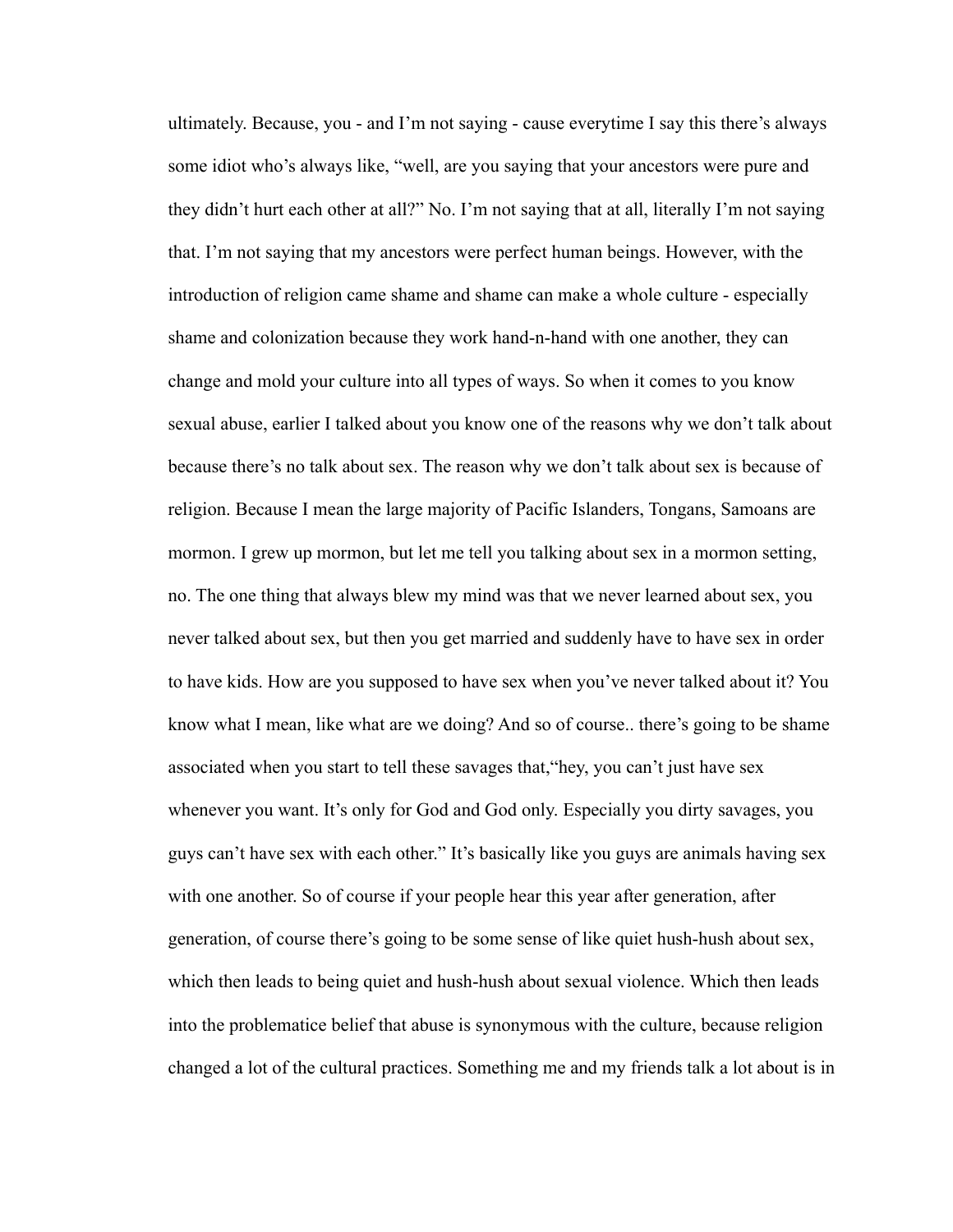Samoan culture, and even Tongan culture if you really think about it, like everything is connected to God. Like what we can do for God. You know and so of course, sorry I'm branching out a little bit more here, but because religion is so heavily integrated into our culture, people start to believe religion is associated with culture, and people who hate religion obviously people that, abuse and religion are together and of course it's gonna affect the culture and that's why I want to be my own person and not a Pacific Islander. And it's like, that's literally not how it works. We had a whole culture, indigenous culture and belief before those damn missionaries came. And our people were not perfect I'm not saying that they weren't, but with the introduction of religious colonization and the generations that that has span to today, of course there is going to be a lot lost in translation, a lot of shifting the culture in order to mold into white culture, which is inherently violent and abusive and so.. I think that this idea that sexual violence is a part of the culture is just very misguided. It's a misunderstanding that stems from colonization and it makes me sad because the people that typically say that the culture is abusive, are the ones who struggle with their identity the most. Sorry, this is going into talking about identity, but they are the ones who struggle with identity, and that's a whole other conversation but also I will say that my cousins and what not who confuse abuse with the culture, that is not coming from a place that is invalid… I mean it is invalid to think that way cause it's not true, but also it's informed, the reason why they believe that in the first place is because their parents or their grandparents have utilized the culture to be abusive. Those two things have always been hand-n-hand, and they've just passed that down through generations. So when my cousins and stuff talk about like, "well, Pacific Islanders are just inherently violent." I'm like, schht (sucking teeth) no it's not it's that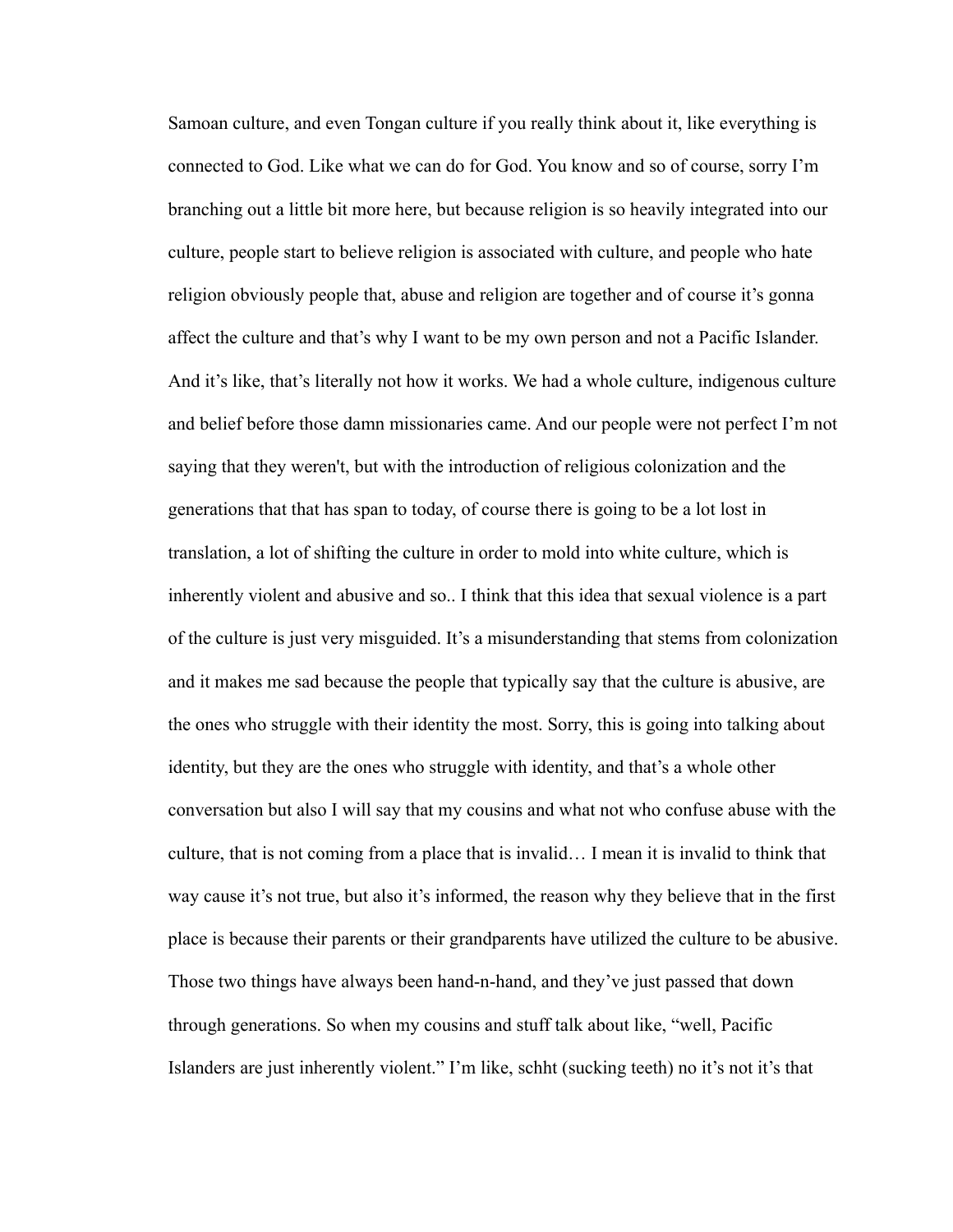your grandpa was inherently violent to your dad. And your dad thought it was okay to be inherently violent to you. That's where the cycle comes from. That doesn't really answer, I don't know that really connects to talking about sexual violence… anyways essentially culture has been transformed, the culture has been transformed into one that can be perceived to be abusive due to colonization. And this myth that culture and abuse are the same thing, is just wrong. But, people are informed by the generational violence so of course they're gonna believe that that's the truth. But it's just not and unfortunately our cultures have become so silent about ourselves that it's to believe what is true and what is not, and what is the old ways and what not. And that's not to say that all the old ways are the best ways, I'm not saying that either. Anyways sorry. I don't know if any of that made sense but yeah.

Q: This question is kind of off subject in a way, but what are your thoughts/feelings about the treatment of PI women when it comes to their sexuality?

A: Period! Okay, I have so many thoughts, I'm gonna condense this. Sorry I talk so much, and I'm like the worst person to interview because I talk and talk and talk and then you have to go back and listen to this. I'm sorry so, I want to touch on this thing called compulsory heterosexuality, have you ever heard of that?

# Interviewer: *No*

Narrator: So this changed my life when I was in college. So compulsory heterosexuality is in reference to when women, both Pacific Islander and not - any one who identitfies or has been raised as a women. Basically they are conditioned to believe that the only thing they can be heterosexual. That's what compulsory heterosexuality is. So in a sense, it makes it so that sexuality is a choice, because compulsory heterosexuality basically, the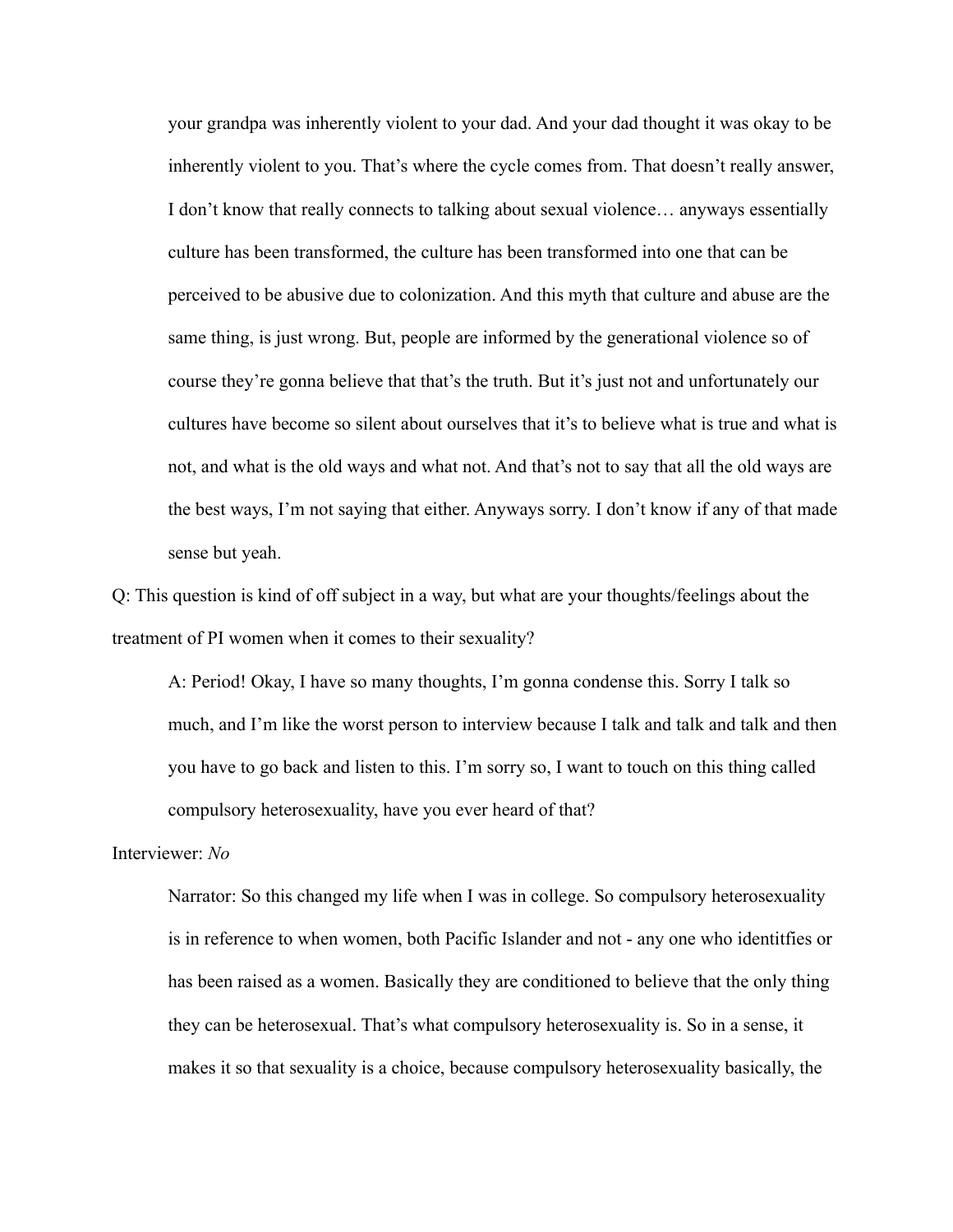theory is tthat women are choosing to be heterosexual because that's the only option they are given from birth. Right? And that changed my life because, when you start to read in depth in the theory, they talk about the ways that women you know you're always going to be, from a young age when you're a baby. You have a girl baby and a boy baby everyone's like, "oh my gosh they're ends, and they're gonna be so cute together when they're older." Then they grow up into toddlers, "oh my gosh look at Moana she's playing with Sione, oh my gosh the two of them are so cute together, maybe they'll grow up and get married one day." You get even older than that and then you start playing with toys and stuff, "oh Moana, she wants to play with the barbies and let's get her like Ken dolls so that there can only be a boy - a man and a woman together." And so even getting, as you get older and older like every turn, women are only given the option of men and that's not even talking about marriage. Obviously there's this whole marriage component of like you have to marry a man. The other component of that is, women are only pointed in the direction of talking, women are always pointed in the direction of always being with a man. And so because of that, there are many women who have convinced themselves due to being conditioned, socialized if you will, to only choose men, right. And so that changed my life because I started to recognize like, " Yeah do I even, I don't even like this guy!" And it's not the fact that I don't like men. I just started to realize like, man it's so true cause oftentimes you are pushed to only like men. And so because of that you don't really think about it because it's something that you're socialized about you know. And so it becomes this whole thing where it's like… for me at least as far as like identifying, and like stumbling a long as far as sexuality goes, for me it was like, "oh I just realized I like men, but a lot of yall annoy the fuck outta me. A lot of yall annoy me!"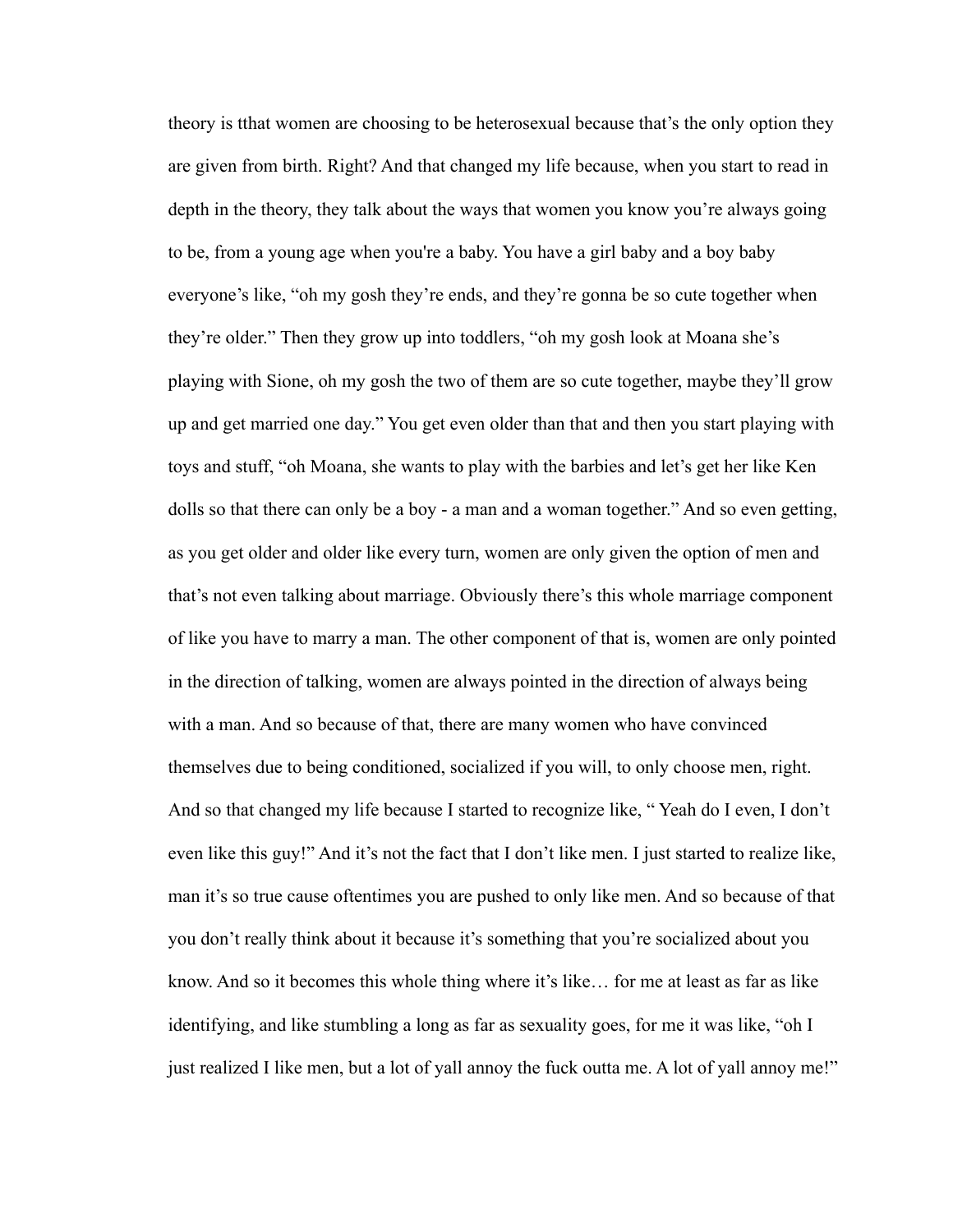And it's like I don't ever want t o be in a relationship with you. It's not just one man, it's multiple, it's more than one. Oh I'm starting to realize like it's all men. You know what I mean, like it's almost every single dude I come across. I mean that was for me, but when I started to realize that, I started to also realize it amongst the women around me. Because I was like,

"look girl, I don't even think you like men." You know what I mean, like I don't think you like men, period. But because you feel like, and this going back to the whole entire talking about LGBT things, because there's such a huge stigma around, polynesian women dating other men and just being gay in general, of course you're not gonna view being gay as an option. Does that make sense? So I feel like there are many women who fit into compulsary heterosexuality. They feel like, "I have to be a man because that's all I've ever been taught and also ew I don't wanna be gay." Which is straight up homophobia, that's straight up homophobia. But of course if you have been conditioned to believe that, you're just gonna view it as like, "No it's just you know, a preference to not like women." But also ma'am you don't like men. So like… and I know you're like trying to convince yourself that you like men, but I'm here to tell you. Everything that you have done, says otherwise. You know what I mean. I feel like women as a whole, especially Polynesian women because there is a deep deep rooted homophobia, which also stems from religion, fun fact. But because there's such deep homphobia, many women don't even view being gay as an option. So in many ways their sexuality is a choose in a sense that they're like, "well, you I'm supposed to end up with a man and man can provide for me so that's what I'm gonna do." But sorry, it's not you know you gotta unpack that a little bit. And I'm not saying that, here's the one thing I want to make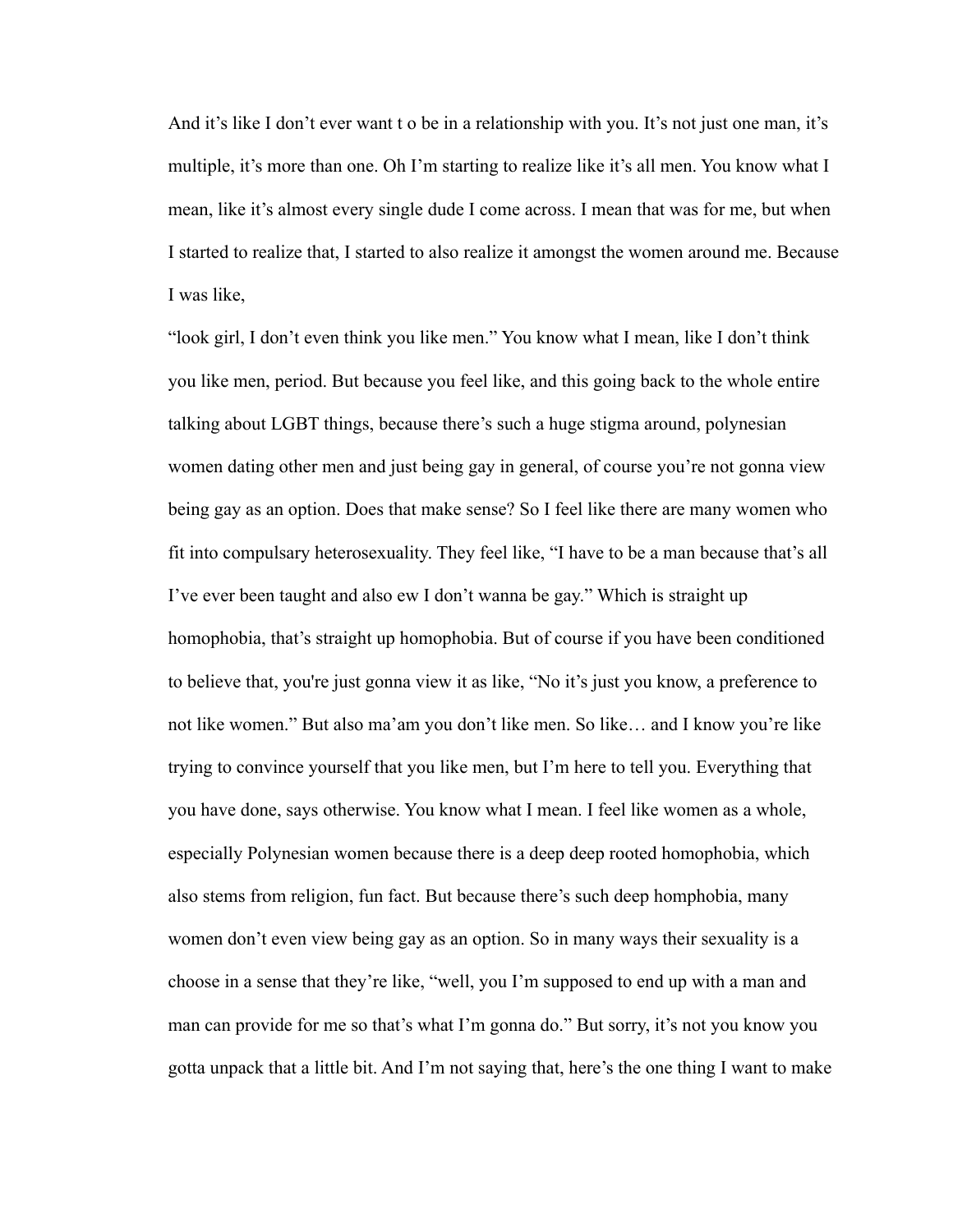clear. I'm not saying that every single polynesian women is secretly gay, I'm not saying that. I'm not even saying that every single women in the world is secrectly gay or that they're secretly bisexual. What I'm saying is though, is that there are many women who just haven't even thought about their sexuality other than the socialization of being straight and that's a problem. That's all, that's all I'm going to say about exploring sexuality. Like there's just no option to do that, due to deep rooted homophobia and choosing a man out of socialization. Wow I should've just summed up that way.

Q: It's fine, thank you. Okay so now the subject that we are all excited to talk about. Elenei 'Iongi and her story. So you've told me that you're familiar with her and her story. Did you watch her live?

A: So I watched… was it an hour long live?

Interviewer: *Yeah*

A: I think I only watched like thirty minutes. I think I like skimmed through it. I listened to the whole beginning part, but then after when she started to like to go… go into detail I was like, "oo girl like. Woah pump the brakes for a second," and especially I don't know. I know this sounds very judgmental and I mean I acknowledge that it is but her dropping the N - word every five seconds in that live just left a really bad taste in mouth. And I know that there will be people that will say,"why you so focused on the language that she's using when she's talking about being abused?" I can do both. I can be critical of the language she's using and also you know listen to her story. But that ultimately for me I was like, "girl… there's a better way you could've done this." But anyways, sorry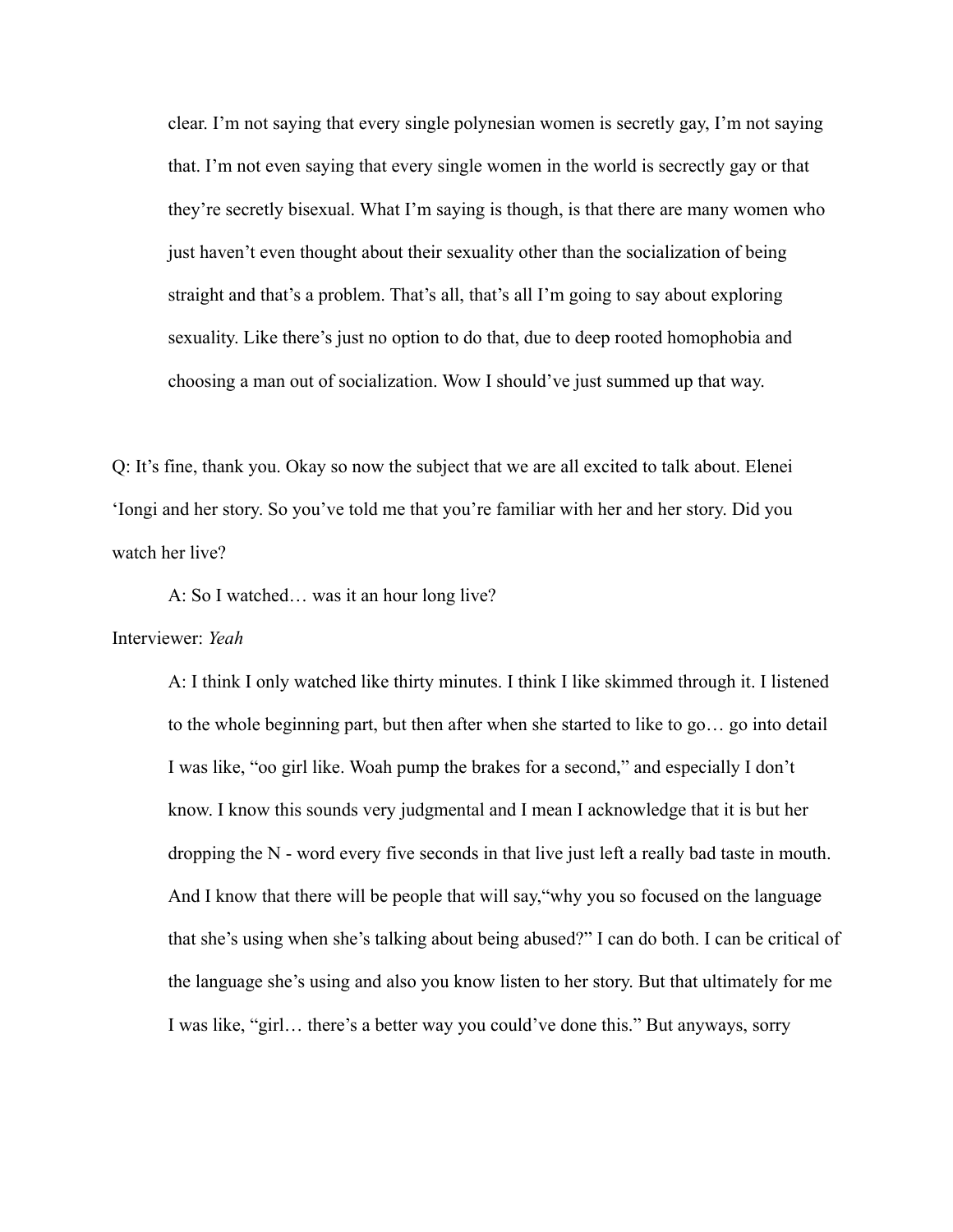continue, yes so I've watched it. I think I watched like thirty minutes of it, thirty to forty-five minutes maybe, I can't remember.

Interviewer: Okay, you can just continue because the next question is what are your thoughts? What are your thoughts on her... like how she went about sharing her experience and sparking up these conversations. I mean, some people even said like she kinds challenged Tongan culture in some cases, and some people argue that she challenged rape culture within Tongan culture. So yeah just go ahead, and continue.

Narrator: Okay, you know what's so crazy...

Q: Oh sorry this is one more part. And then do you think instagram live was the best way to go about this? Or Should we continue to use instagram live or whatever..

A: Okay okay, you know what's so crazy okay.. I'm not necessarily gonna comment how she went about how she went about talking about her story, because I think that instagram has its place. Instagram is a great tool to bring awareness to things and people are on the gram so people were gonna see that. Especially Polynesians here in Utah, they were gonna see that. So you know she used instagram live, other people have used other forms you know like facebook, I've seen people talk about things on Facebook too. You know however, you want to get your story out is fine. The one thing I have though, that I kinda talked on earlier is, nothing really came about. Nothing… like there were some things that came about. People talked about it, you know it was a trending topic for a little bit. And I'm not saying that you know, she shouldn't have used instagram. I mean I can't say that I would do any differently, but what I will say is… Oh yeah she had that other live too with her friend right? Or was it her sister?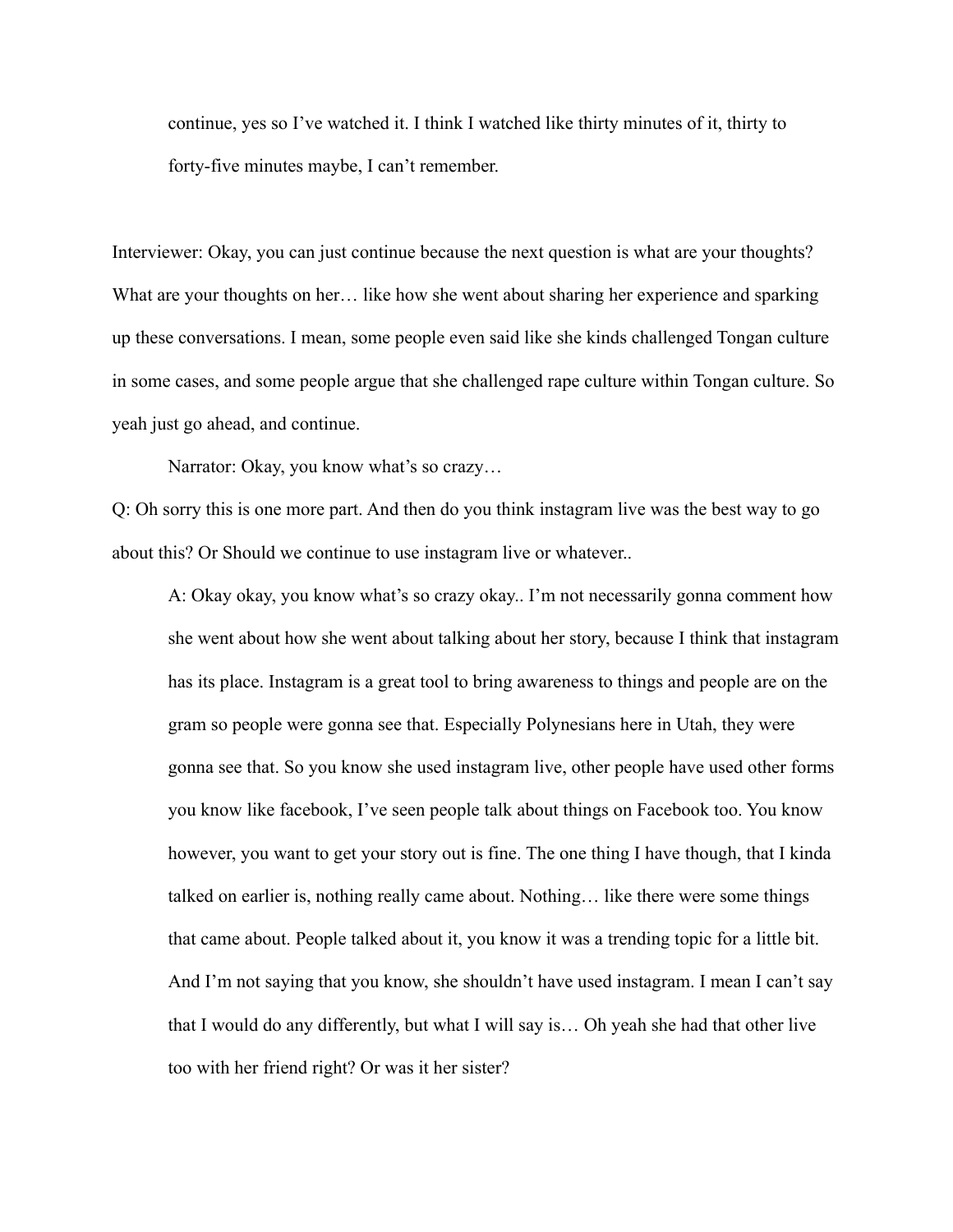Interviewer: *I'm… I think it was her friend.*

Narrator: Okay I was like her friend or whatever, and then her friend also got up there and was like talking and what not… man I'm tryna think back to that whole moment cause I did a whole instagrams story on that.

### *Interview: Oh yeah?*

Narrator*:* I did, I remember and even Betsy had like reached out to me about it because she knew the girl. And she, Betsy, had reached out to me about it when I had talked about it on my instagram story. But the point I had made in my Instagram story, I wonder if I still have it, but basically the point that I had made or was talking about was the fact that …oh my gosh I lost my train of thought…. Woo

Interviewer: *it was using instagram live and then…*

Wow I totally wow I was thinking about something and then something clashed with that anyways, doesn't matter. Ultimately what I had thought about the live was, I was glad she was able to get her story out. However, I felt like nothing productive came from that conversation and that is how I always feel when we have these community conversations is … somebody goes on facebook, somebody goes on instagram, they talk about whatever and then everybody talks about it, they do podcast, like I remember like I remember so many people doing podcasts about that and I was like,"okay?" And then I remember her friend got up on instagram and had told her story and that almost felt like watching trauma porn. Which is like whole other thing, yeah actually I'm remembering now.. um it was like a trauma porn fest because you had Eleni who got up and talked about it and that's great, but then you her friend come up and talk about it, and then you had all these other people who are like coming out of the woodworks. Again I'm not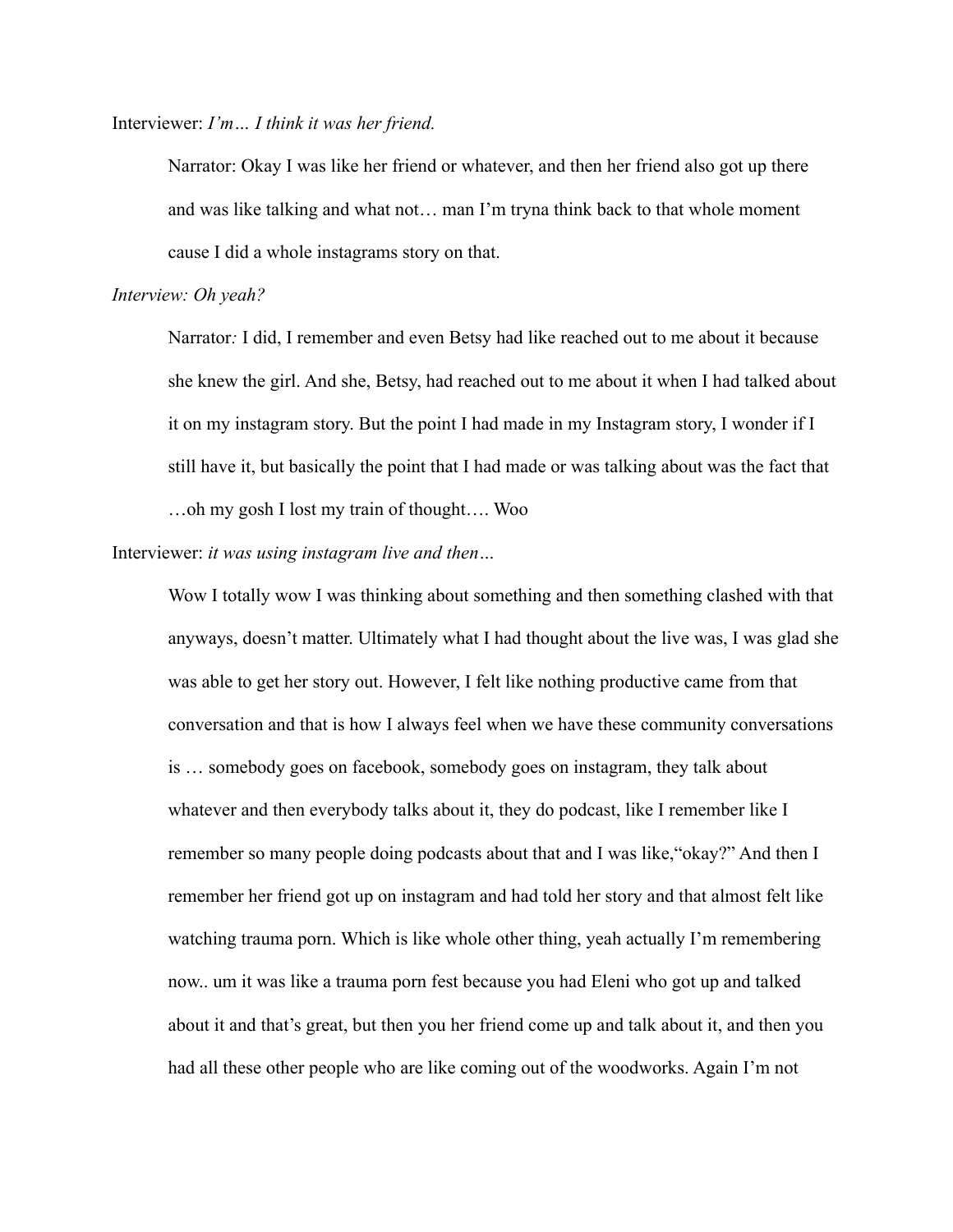against sharing your story… but what was the end goal? Nothing happened, like we all talked about for like a month and then everybody forgot clearly because I couldn't even remember her name when I saw it. You know what I mean when I saw it, I was like, "oh yeah, like that girl." But that's what I mean, when we have these big conversations in the community everybody suddenly has something to say and then it all kinda settles down in the dust. And then we go back to the whole entire, Don't talk about it, let's just keep it under wraps and then there's another community explosion because somebody has something to say and then it all kinda dies down again. It's very reminiscent of what happened with the shooting at Hunter. Like the dust is slowly settling and everybody is slowly just kind like,

# *Interviewer: Going back*

Yeah like, "oh that was a really sad moment and oh we'll never have it happen again." It's gonna happen again in like three four years and then we're gonna be back here again like, "what are we gonna do? What's gonna be done?" And it's like didn't we just have this conversation. It's the same convo over and over again. So while I think it's great that she was able to get out her story, the one part that;s missing for me was where do we move from here? And also I had heard a story about someone who had reached out to her to ask, "would you like to receive some therapy, some service to get through this situation?" And her response was, "oh I prayed to God and I'm okay now. Me and God are on good terms and that's all that matters."And like I said earlier, I'm sorry but that's just not the move. Maybe for you it is, but for all these victims who came forward, it kinda sounds like it wasn't the move cause they're still thinking about what happened to them. You know, and that's not to say that getting therapy and seeking help your suddenly magically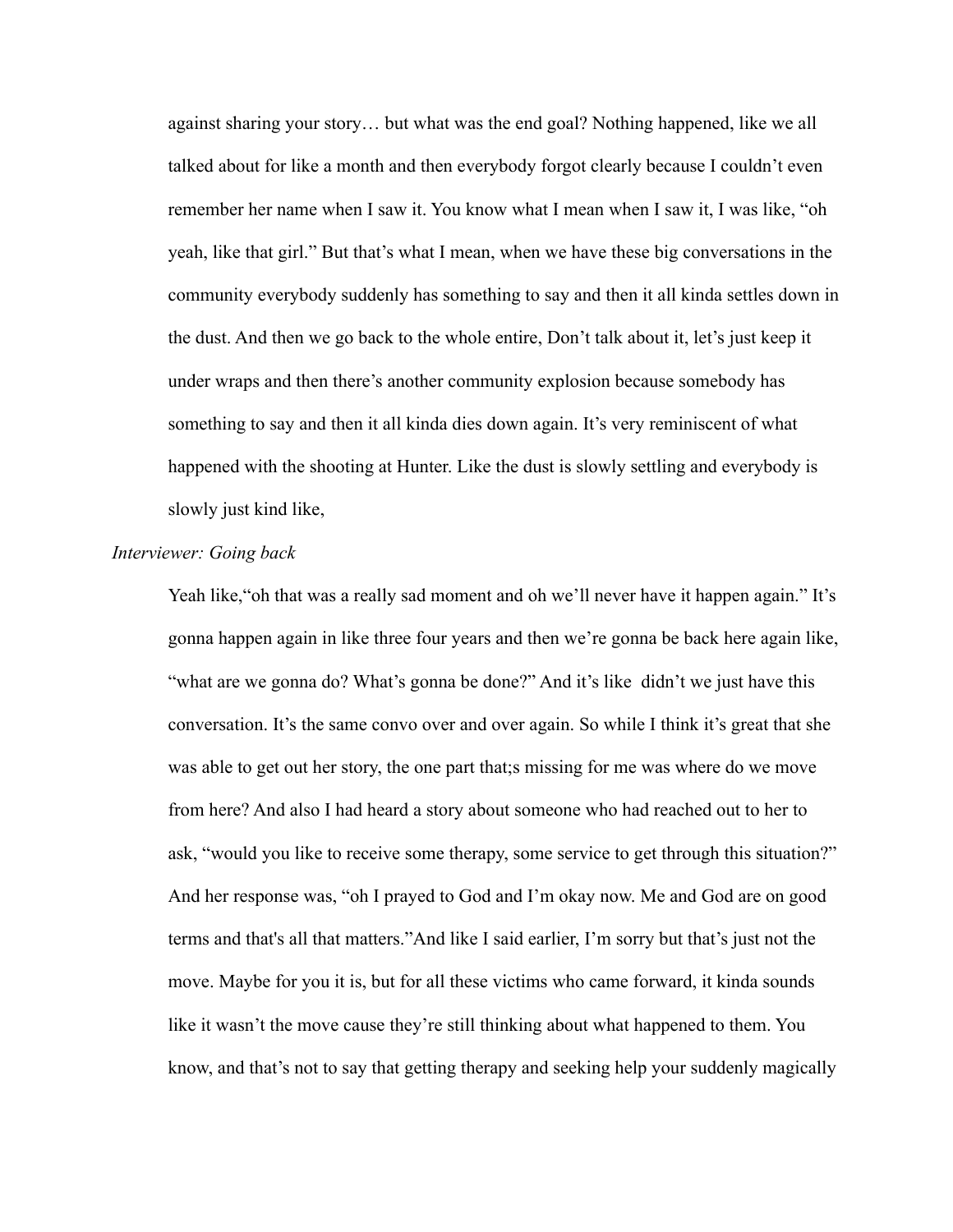healed and you don't think about it anymore, but when you have unresolved trauma it makes life a lot harder it makes life a lot harder is what I would say. Because just reading about all these other stories that like came out from different women who went through similar experiences, I was like the one thing that connected a lot of them was God. And then talking about, "God forgave that person." Girl God doesn't need to forgive that person. You know God is not the one that forgives your abuser, it's you. And if you don't forgive your abuser, you don't have to. If God tells you, "forgive your abuser," you don't have to. You know what I mean, anyways, sorry another rant on its own. I had heard that that had happened with her and these are all like, I trust the source that told me these stories. There's a lot of he said she said type of things goin on. I just know that Eleni had said that you know, "I don't help, anymore. I had prayed to God and I'm good now." And then it was kinda like, then what was the point? You know like if you had settled it with God then why would you get on Instagram live?. There's a, I don't know, I'm kinda contradicting myself in many ways, but yeah I … I just remember when it had all dropped my biggest complaint had been like the language that was being used. And I know that there were people in those comment section because I read the comments and people were just like, "girl I feel bad for you, but what is this language we are using?" And then people being like, "why you so focused on the language?" Because the language was like, what are we doing? You can talk about your sexual violence story and not be anti-black. But anti-blackness in the polynesian community is a whole other conversation, so we're not even gonna go there, But do I think that those dudes deserved to be put on blast? Absolutely. I'm glad that she named them, I thought that that was great when she named em. I thought that was very empowering to be able to say, "no it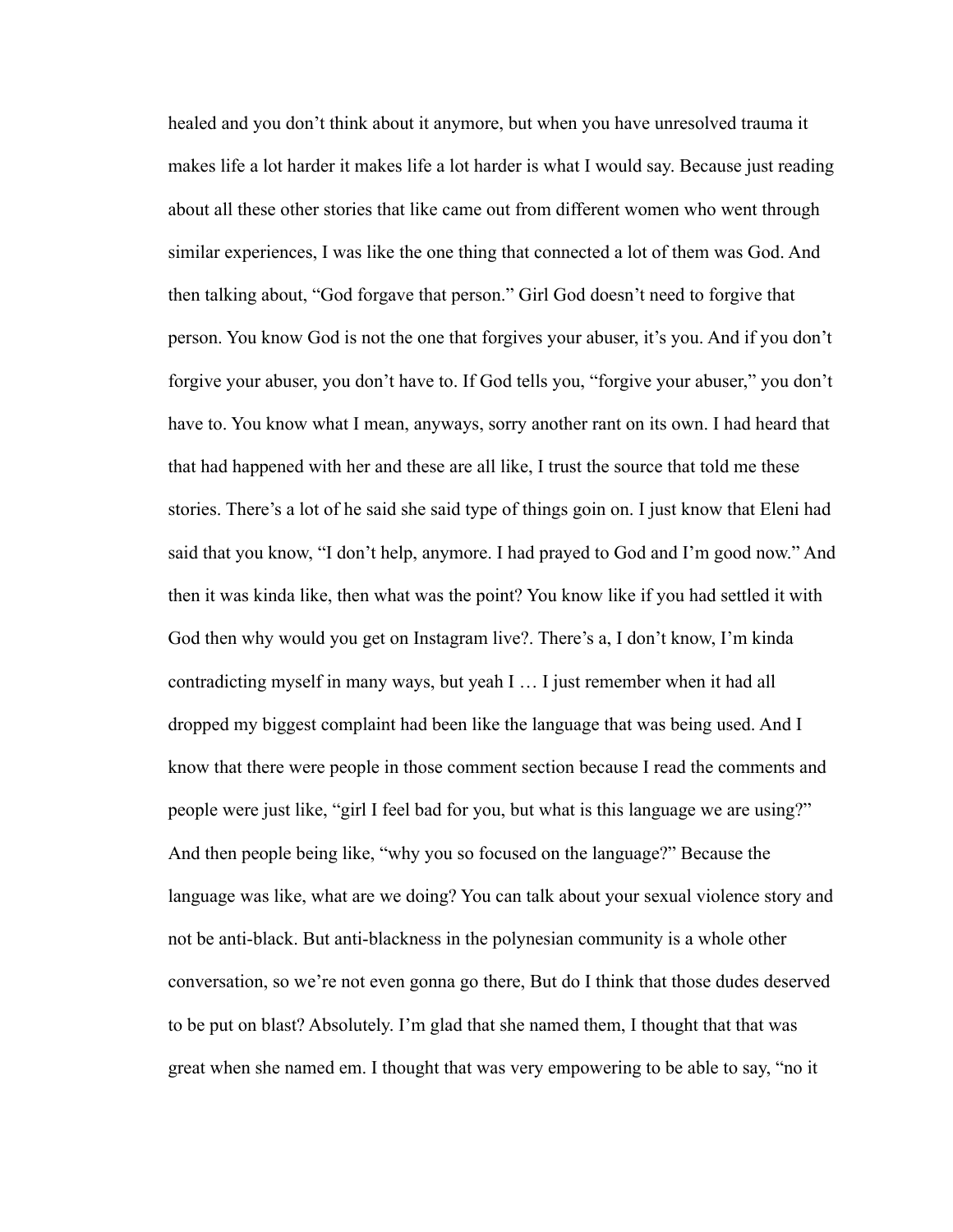was these dudes that did this to us." I think that that's great. I'm all for victim naming and shaming their, I guess this kinda goes contradictory to what I was talking about with restorative justice, but I do think it's great when victims are able to find empowerment in being able to name the people that abused them. But also what happened to those dudes? Like.. I remember that there was a facebook post about one of the guys, about one of them. And I just remember that his family was like, "this girl's a liar… dadadada." And that's the other thing too about Poly families, they have so much pride about what their family looks like, they will defend these abusers until they're black and blue like brother. Nobody's asking you to do that. I understand this is your son, this is uncle, this is your nephew, whatever. But Instead of maintaining that your son is innocent and he would never, he's a return missionary, he's a good kid. Maybe the wave, maybe the move should be, "we acknowledge that our son has something wrong you know and we're looking to help him through this time." I did think that the family's response, one of the families responses was weird because it was like,"our son would never. He's a return missionary." And it was like, what does that have to do with anything? You know what I mean, again it all goes back to religion like these people are religious and they don't want to look bad in the eyes of others… anyways. That's what I thought about the instagram live. If I find the post that I made on it I'll let you know…

### Interviewer: *yeah*

Narrator: cause I totally forgot what I had said that night when I had seen it, cause Alai was actually the one who had posted it on her instagram story and that's how I saw it. But I did not repost it on my story because I was like, well first of all I don't know many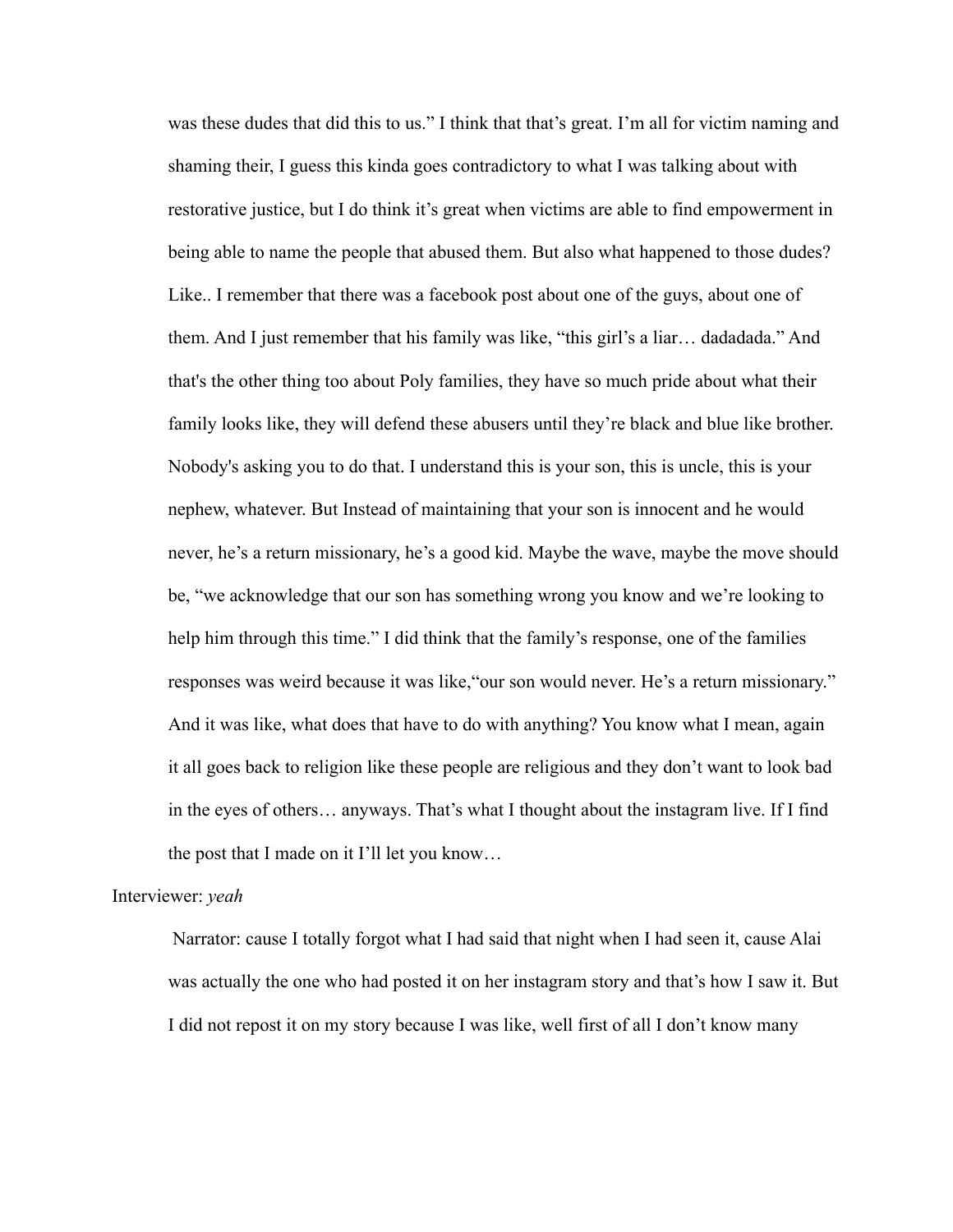Pacific Islanders like that but also two, the anti-blackness really left a bad taste in my mouth but anyways.

Q: And just for the record, I'm not tryna like shame Eleni or try to criticize her… her way of going about her trauma. I'm just tryna talk about how the community reacted and what your reactions were and things like that. But you kinda said Betsy reached out to you and then you said you saw Alai. So what were theire reactions if you saw their reaction or other Pacific Islanders to her story or just any sexual violence story?

A: Yeah Betsy had reached out to me because she, and this was during the pandemic right? She reached out to me because she was like, "I know that girl personally." I think she's related to Eleni if I recall correctly and she just messaged me and she was just saying, "I've been up all night. I'm so sick like I'm actually physically sick over this because I know this girl and I just feel so awful for her." And that's really all Betsy had said to me but I had talked to 'Anapesi about it and I know that Richard had some opinions on it, I don't remember what Richard had said. I just remembered that 'Anapesi had talked about … what I had told you about that person who had reached out to Eleni. That was 'Anapesi's friends in the community who had reached out to her. So that's was where that story came from, is from 'Anapesi's mouth directly. Her friends who worked in mental health services had reached out to Eleni and that was her response was, "I'm okay cause I prayed to God and God got me." That was just a really, that was an observation that 'Anapesi had made she was like you that's sad that there doesn't seem to be, you know she doesn't think she needs help. Clearly, you just went through something very traumatic, you should get help. And then Alai, Alai… I remember Alai had said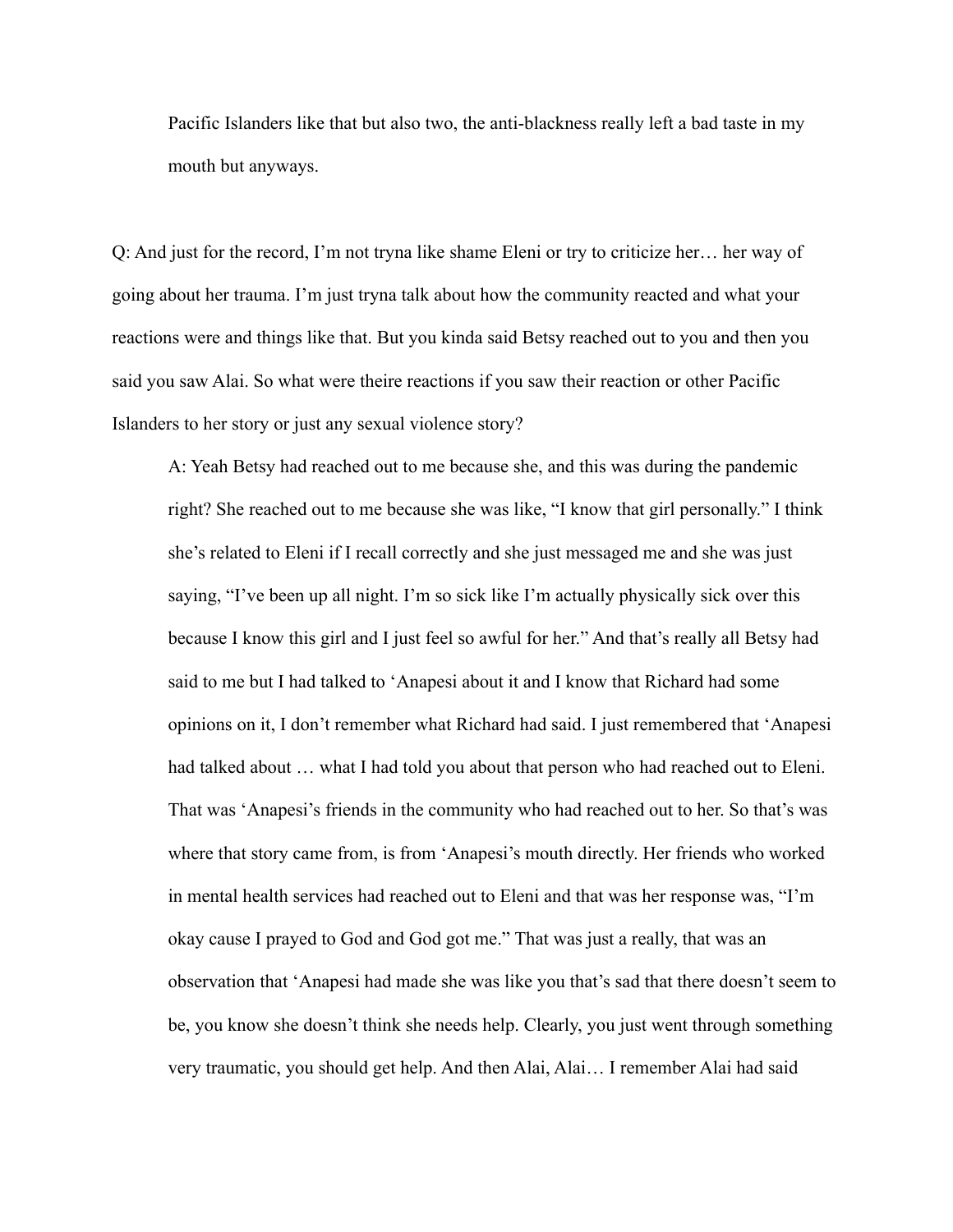something about it, but I think Alai's response had been more about like sexual abuse is not okay and we know many perpetrators in the community. Just like standing in support of Eleni and Elena's story and believe it victims. So that's all I really remember. What I really remember was the fricken comment section cause the comment section was nuts. You had people in there who were really supportive of Eleni, which I anticipated. But you also had a ton of people, which weirdly enough a lot of them straight from Tonga living on the island in her instagram being like, talking bad about her and her family. Which I thought was interesting cause it's like, you're in Tonga! What are you doing? You know and obviously it goes back to whole entire having pride in your family, so I assume that all these people who were coming in and being like, and saying things about Eleni I was like you guys must be related to the dudes that she outed. But also if there's one thing I know about Pacific Islanders or Tongans in particular, is that they view women who, whether or not it's consensual sex or not, they view them as like sluts. So a lot of the comments I was like I don't even know if y'all are related. I bet you anything you just view this girl as a slut, because she was willing to talk about what was happening. You know what I mean? So It was.. I wasn't surprised about a lot of the comments, but I will say I thought it was heartwarming that there were many comments who were…. like very supportive of her. The thing though, putting on my sociology brain in here, all I could think was though is, or one of the things I was thinking was Eleni is very pretty. Would this community outrage, community conversation had been the same had eleni been ugly, or even dark? Dark skinned.

Interviewer: *Cause even the other girl was fair skin*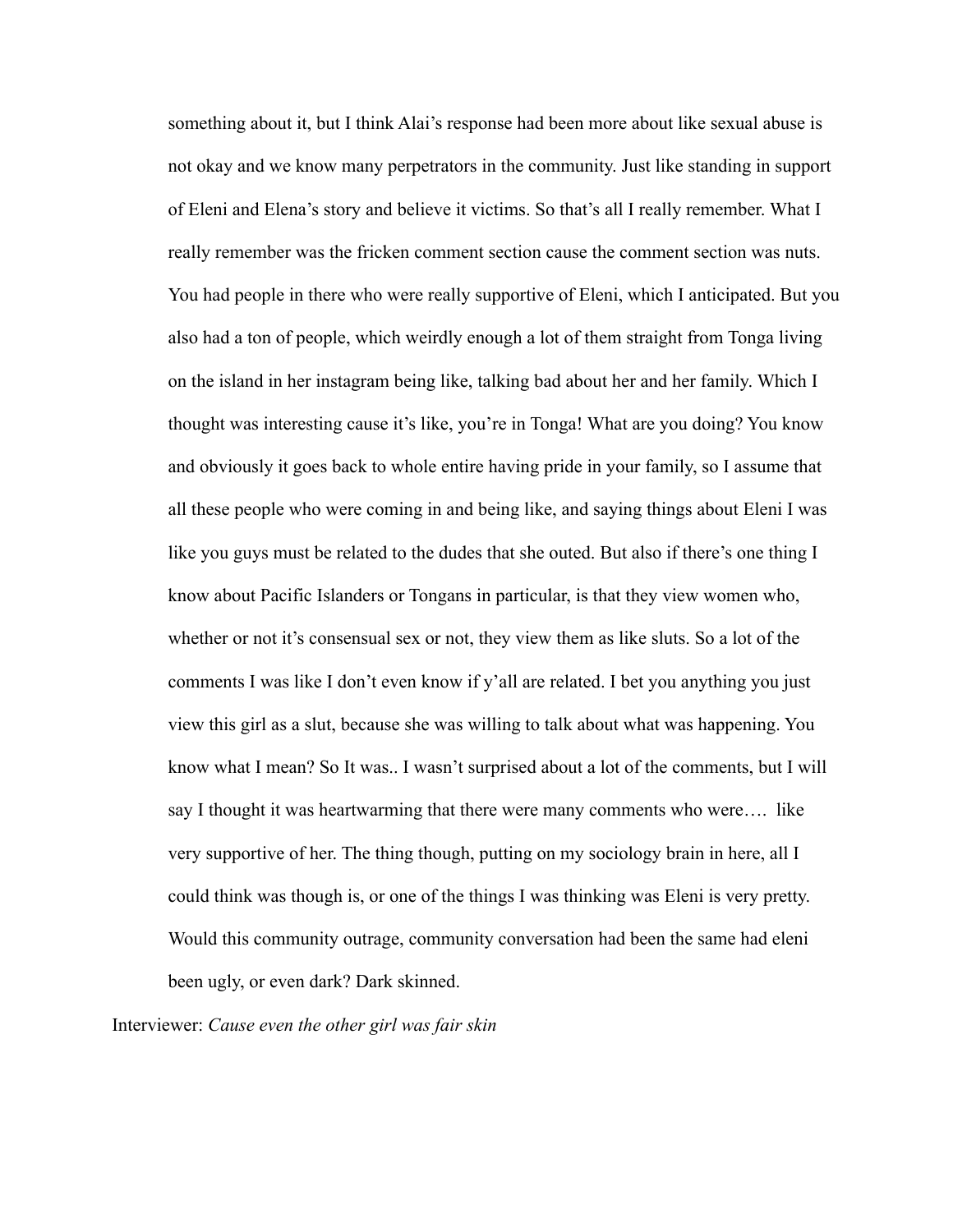Narrator: And so cause I know some of the darkest and some of the more, people would consider them to be ugly in our community, they are the ones with very traumatizing stories, but have had to really push it because nobody, "nobody" wants to hear it. You're to ugly to have had this happen to you, you know type of situation. So while I thought it was great that Eleni was able to get her story off of her chest, that was one of the things that was running through my mind was, you know for every Eleni, there's like fifty other girls who don't fit the pretty light skinned look, whose stories have never been told you know. And that's sad. That's the other part of these conversations is we always highlight very specific, or not highlight. Very specific people are able to talk about the abuse they go through, and it is "accepted." Not accepted, but there's a little more support than people who don't look like Eleni. That's sad to me, but yeah. I think that's all I wanted to say.

Q: Okay that was really, so I'm gonna end on a little bit of a lighter note. So the 4th section is healing through cultural values. So while this issue is still a big problem in our community, it has to do a lot with our people, and our culture, and religion, and things like that. What examples can you give of how Pacific Islanders or Tongans are addressing this within our community in a more positive way then you know this trauma fest?

A:Weirdly enough I feel like we do a little bit of that work here at Mana. The unfortunate reality, and to be fair I haven't gone to many community events. I know that there are spaces like the Kava talks thing. There was actually a situation here….some of the girls actually reported that something had happened in her home. And she went missing for a couple days, and when she went missing the girls in this class went to 'Anapesi and told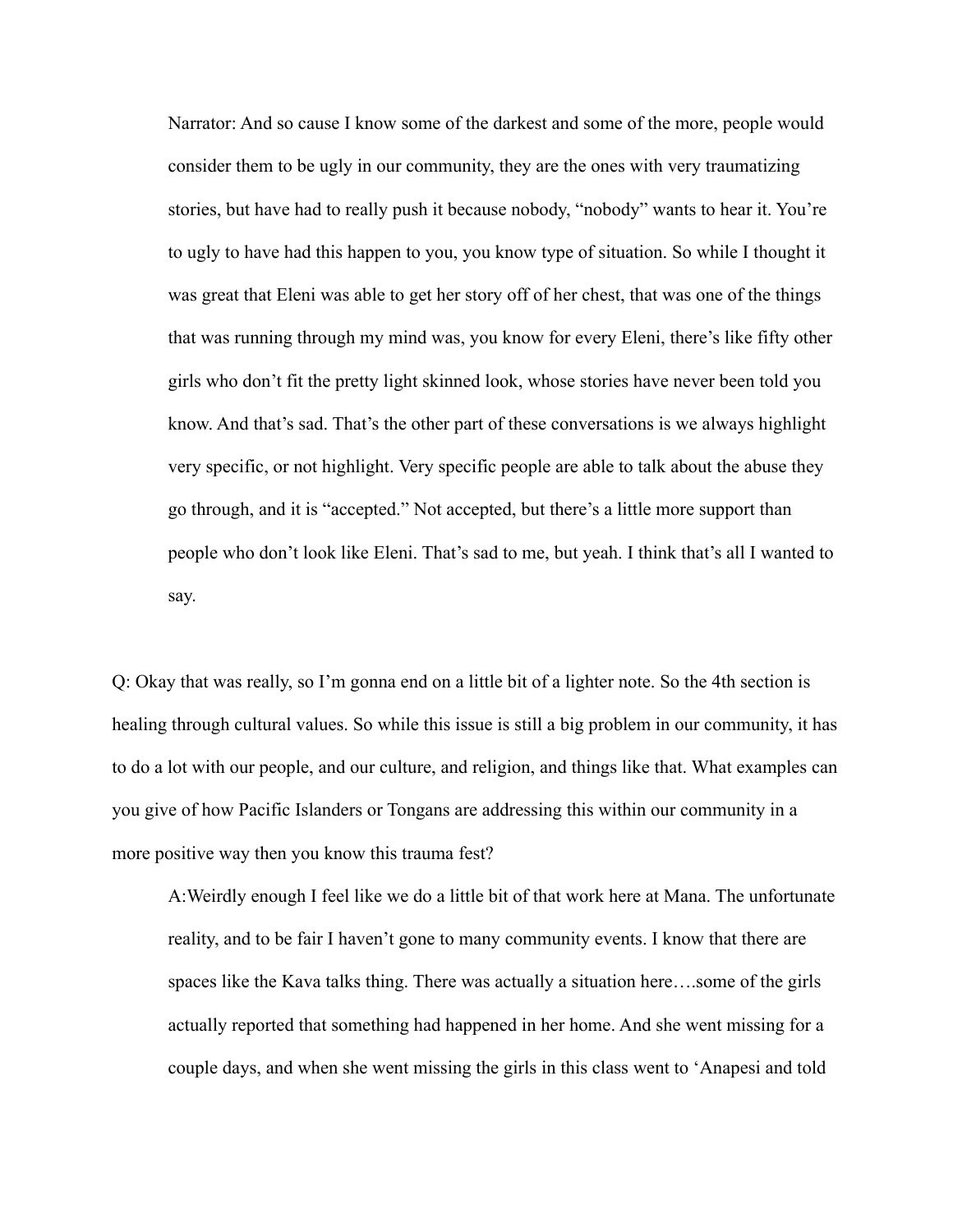'Anapesi what had happened. Now obviously we are required by the state to report incidents like this. But what I find really interesting is, Mana is such a unique space. We know all the kids, we are personally connected to them in some way, so 'Anapesi, before she made the report she made sure that the girl that this happened to was okay first, right. So there was a lot of like, trying to figure out where the girl was, then they brought her in, then they had to have that conversation and it was interesting because when that conversation came forward then all these other girls also came forward about their experiences. All these other girls came forward and unfortunately you know, 'Anapesi had to tell all of them, "unfortunately I have to report this to the state." Now here's what I find interesting about that story, is the girls were okay with that. And I think it has to do with the relationship that 'Anapesi has with kids because 'Anapesi told them that I have to report this, but I'm not leaving you to the hands of the government right. Like I'm just gonna you know, call the cops and be like,"okay guys good luck." And so 'Anapesi, when she was telling me about this she said that, you know she was heavily involved in the investigation process, but also in making sure that the girls received therapy along with their mothers. And so I thought that that was really interesting because in no other school are you going to get that type of care you know what I mean? And so 'Anapesi said that it was all up to their own consent so all the girls consented to therapy. Unfortunately though, there were many parents who did not all their daughter to go. 'Anapesi took the time to find them therapist of color specifically therapists that had to deal with sexual abuse, specifically women of color who dealt in sexual abuse therapy, and it was afordable thearapy. It was therapy that was paid for by Mana. What other school are you going to go to would that? And that's not to be like,"oh Mana doing the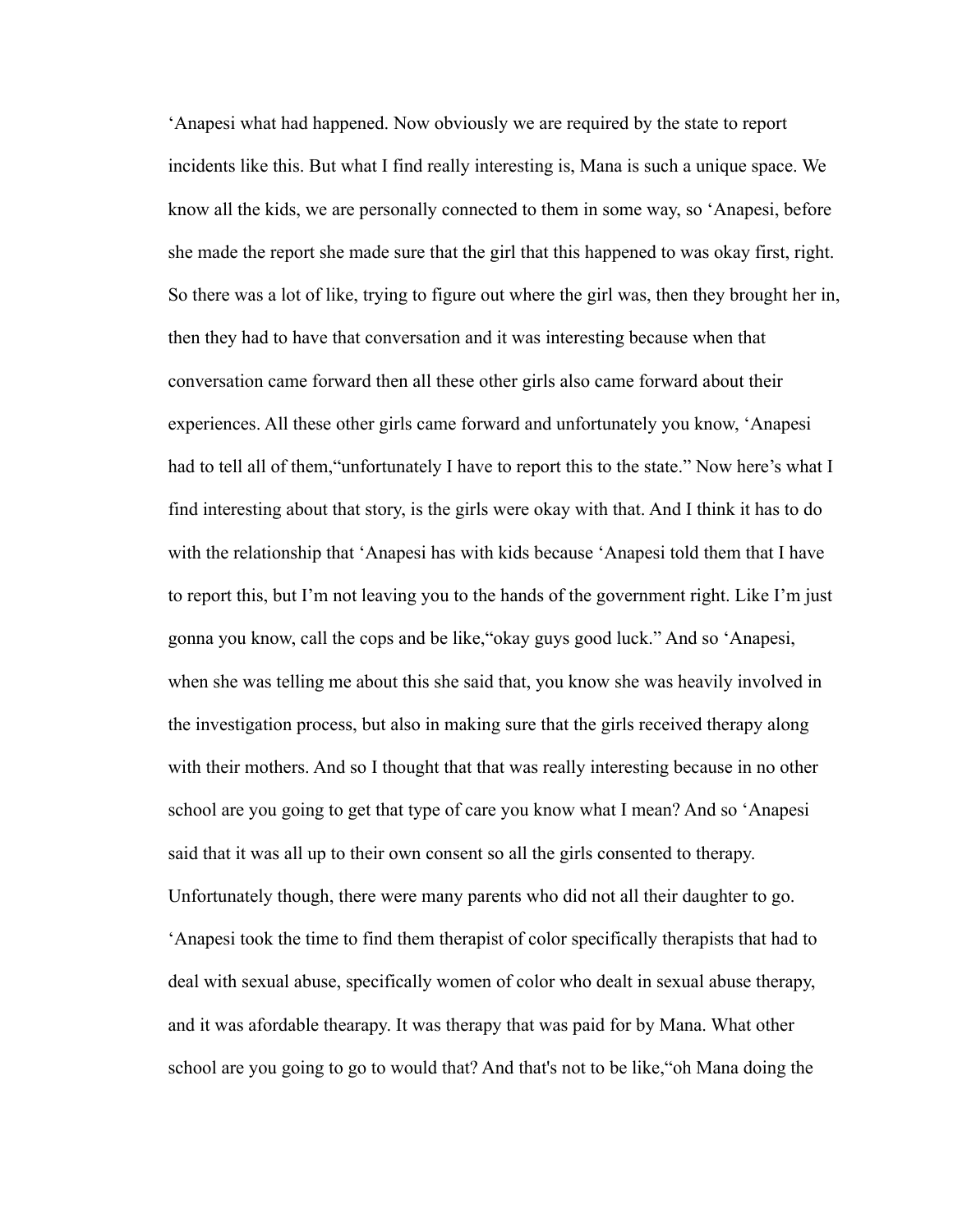bare minimum!" But in a way I think that that's a really positive, that's a huge positive! So 'Anapesi talked about some of the girls went with their mothers [therapy] and became a moment for many other girl, not only to get off of their chest trauma that had been sitting there for a while, but a lot of the mothers also were able to get off a lot of the trauma that was on their mind as well. So 'Anapesi said that there were many girls who were like, "I've never felt closer to my mom. I didn't know that we have both gone through the same exact thing." And so you know 'Anapesi said it was really sad to see certain girls parents just not believe them and say that they were liars and what not, but 'Anapesi said that what was worth it for her was seeing the transformation and the girls who got the support that they needed and were able to connect with their mothers in a different way. And their mom's were able to get support which is a big deal! I don't know what the data is but I know that it's like one in five women who have been sexual assulted or one in three. So you know I think it's really amazing some of the spaces that we've been able to carve out here for sexual assult, sexual violenced women. The also held a weekly therapy session. So this was back in, in 2019; there was this therapy class and certain girls would go to and it had to do with dealing with sexual abuse. And Yamilla is actually one the people that put that together. So Yamilla was also with them while they also were getting therapy, like group therapy with another person. And it wasn't at that point it wasn't just the girls who that huge situation happened with, it was other girls in our school who came forward because they heard about how positively the other girls' experiences were. So girls who had been dealing with issues of sexual violence and sexual assult that weren't even related to the main group were also able to, you know get some form of therapy in school! Where else can you say that that's gonna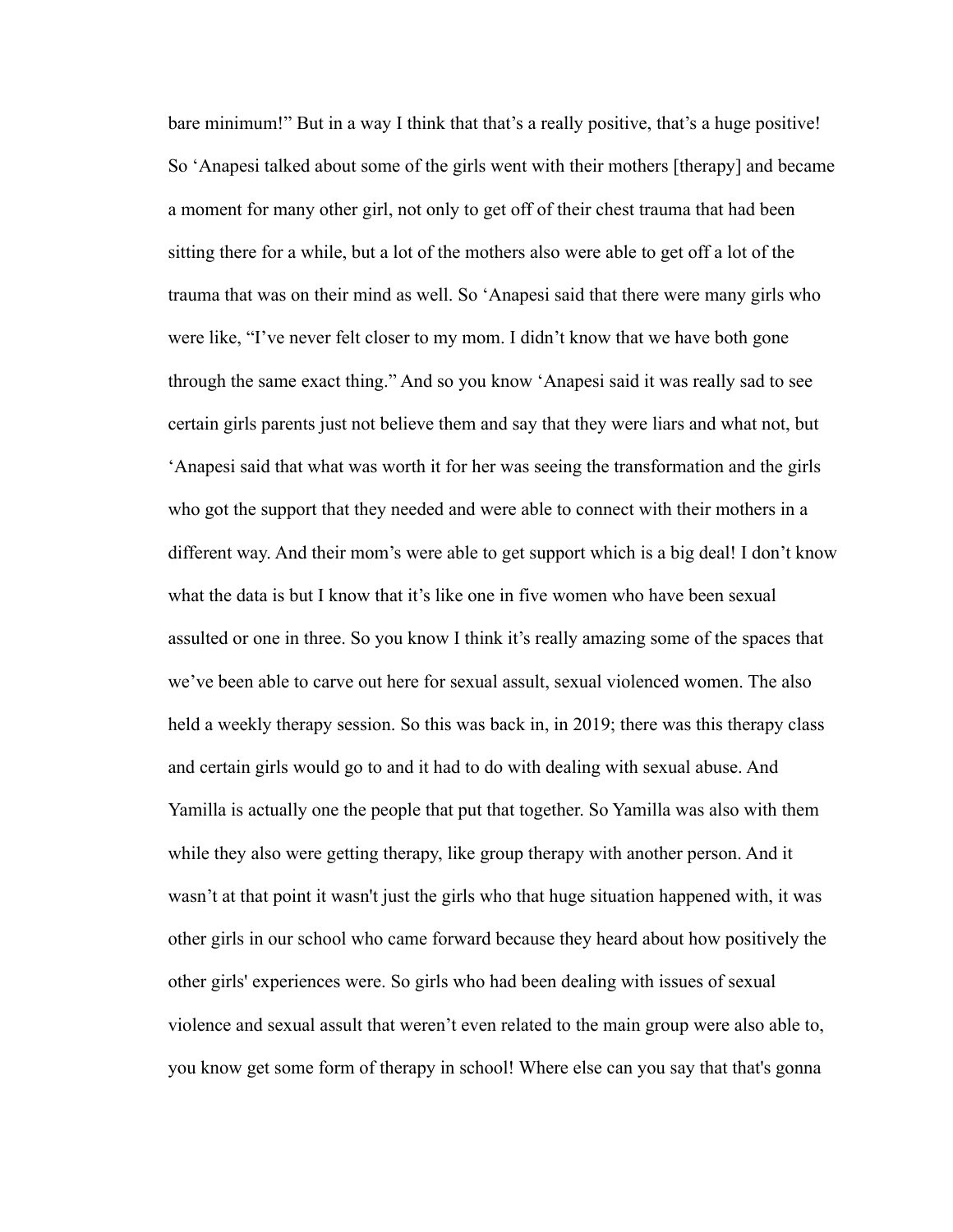happen? I also think about the students just this year who... who have been getting therapy because 'Anapesi had read something of their's or they have disclosed it, felt comfortable enough to disclose it with one of us in order to talk to 'Anapesi and have gotten proper care you know. I think that it's really great that we're able to actually provide the next step. I mean because again, all of these other community spaces it's, "let's just talk about what happened to us and then we're cool!" Like no, there needs to be a next step and I think that it's really great to be in an environment where the next step is occuring. That doesn't mean that we, and I hate using the word save because it's not saving the kids but am I saying that every single kid, like takes away from this experience is a better person? No, but they are getting help in some type of capacity and that main group of girls that I talked about in the beginning all of them have been transformed. They are not the same girls that they used to be. So, you can see the transformation which is really amazing. So yeah that's what I would say is a positive change is, is working here at Mana and providing the next step but taking care in who you choose for that next step not just allowing the government to do whatever or allowing us to just choose whatever therapist, there's actually proper steps being taken. Yeah that's what I would say the positive note is.

Q: Do you have an experience that you would like to share that was a healthy and supportive interaction between you and your family with a serious topic or a taboo topic? If any.

A: … You know what's so crazy, in many ways my family is considered to be one of those families that taboo topics are not talked about. So for example I talked about earlier I talked about being bisexual, I feel like personally. I don't feel like I am in a place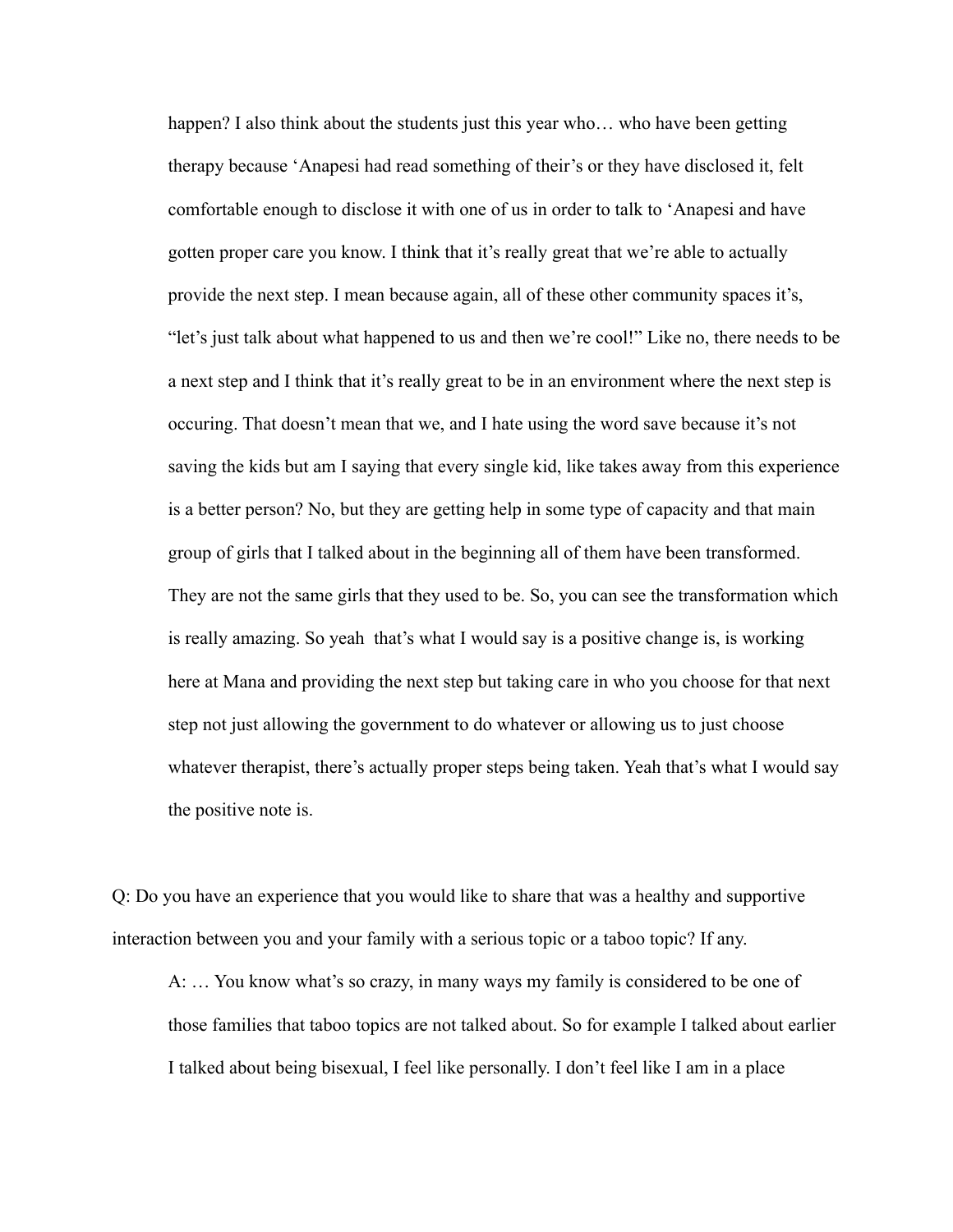anywhere yet to talk to my parents about that. It's not that I think that my parents are going to be, I mean I think there is going to be some semblance of disappointment, but for me a lot of it has to do with the fact that they're raised Mormon. Because my family is Mormon, there are many topics that I have always felt like were off the table, so like sex being one of them, LGBT issues being on of them. I do think that if I were to talk to my parents about sexual violence, I think they would be very supportive and very receptive. I know that for a fact, but when it comes to issue like bisexual or not wanting to be Mormon anymore, things like that. Those are topics I withhold myself from talking about with them because I know that it'll be emotionally draining. I know this because, my mom is great and all but let me tell you as an eldest daughter who grew up under my mom, my experiences are much different than what the kids see here with my mom. There's just a lot of things from my childhood being raised as the oldest daughter that have informed my decision to not share certain things with my parents… so that's why it's a little bit harder for me to answer this question because like even something as simple as mental health, like when I shared with everyone on Friday that I have depression, I haven't even told my parents about that. My parents don't even know about that. That was the first time that I have ever vocalized it to people, that I have depression. Again it's not that I think that my parents will be disapproving, I just know that there is a sense of uncomfortableness and emotional labor that I don't want to deal with; that I know I will have to. I mean you're the oldest daughter, you know how it is when it comes to talking about important things with your parents. I did it once when I was younger and it was shut down so quick that it informed everything else from that moment, okay we're not gonna talk about any of this anymore. And even though I know I'm twenty-five, my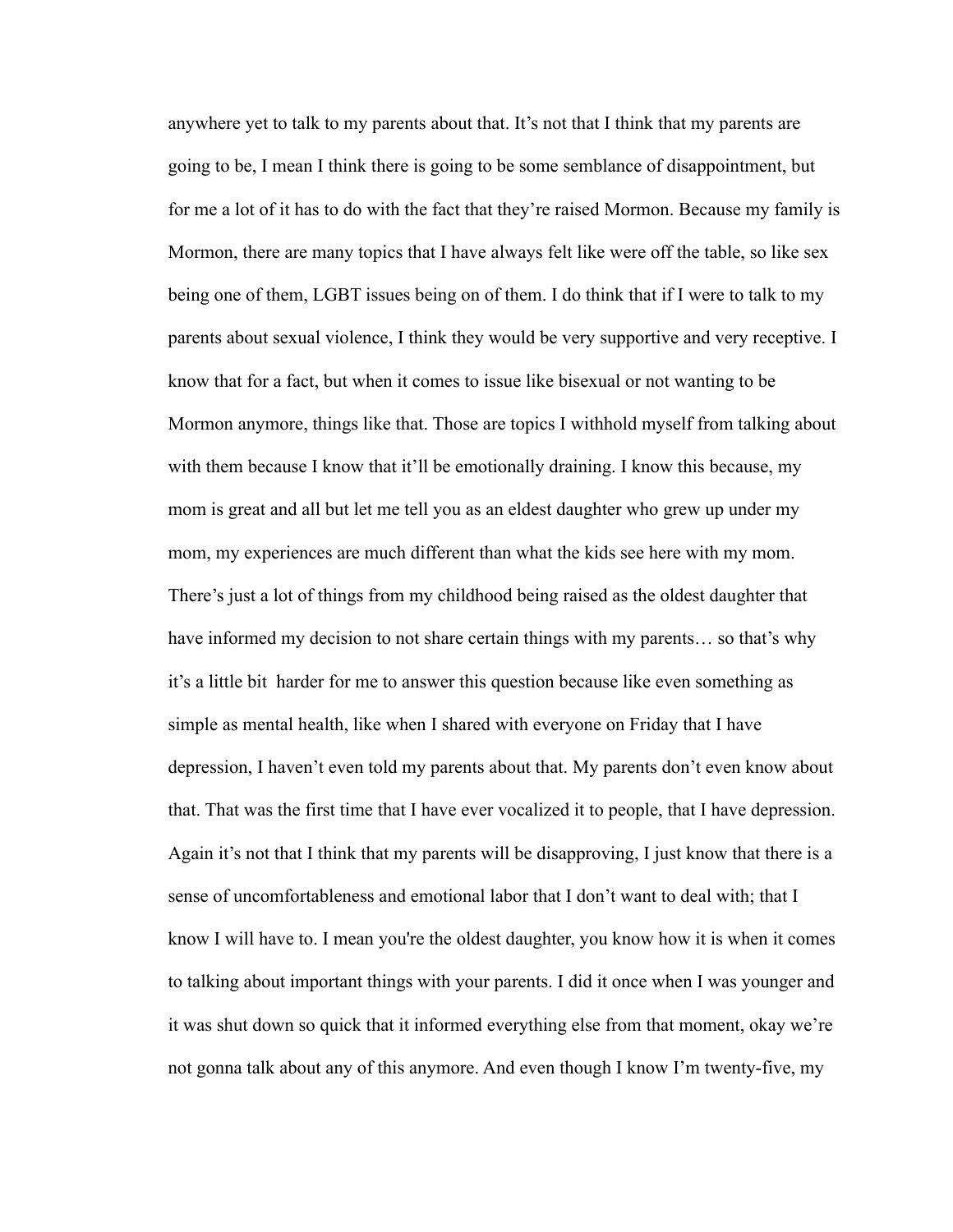parents are getting older and they're becoming more aware of things and I'm able to have conversations with them, I keep things light hearted because I just remember what it was growing up. In many it makes me sad, but in many ways I feel like that's just life. You know that's just life.

*Interviewer: Yeah this the card or cards we were dealt with.*

Narrator: And that's why though, I feel like I am very authentic with other people and I'm intentional with how I talk to others, because I know that there are many others who have very similar upbringings to me. When some of the girls here talk about their upbringings, man it hits cause I remember. Like when a student was crying about the things you know, the things that are going on in her family, I remember that. I remember being in that headspace so I can't really say that I have a story that was really positive, where the conversation was really positive and productive. What I will say, that because I was raised, that has pushed me to when I interact with others, when they wanna have an uncomfortable conversation, forcing myself to listen and like really being like, "okay I'm here, I'm present, I wanna talk about this with you." Because yeah, you know. As the oldest daughter, you say one thing and you never say anything again. And then you just never say anything again!

Interviewer: *And then you let the little girls.*

Narrator: I let my sister say it and then I just go "yeah," and just nod my head and keep it stepping

*Interviewer: That is so funny because I can….*

Narrator: But yeah that's all I have to say about that. There's a video that Tracy Ellis Rose just released, it was from an interview that she just did. And I really love what she had to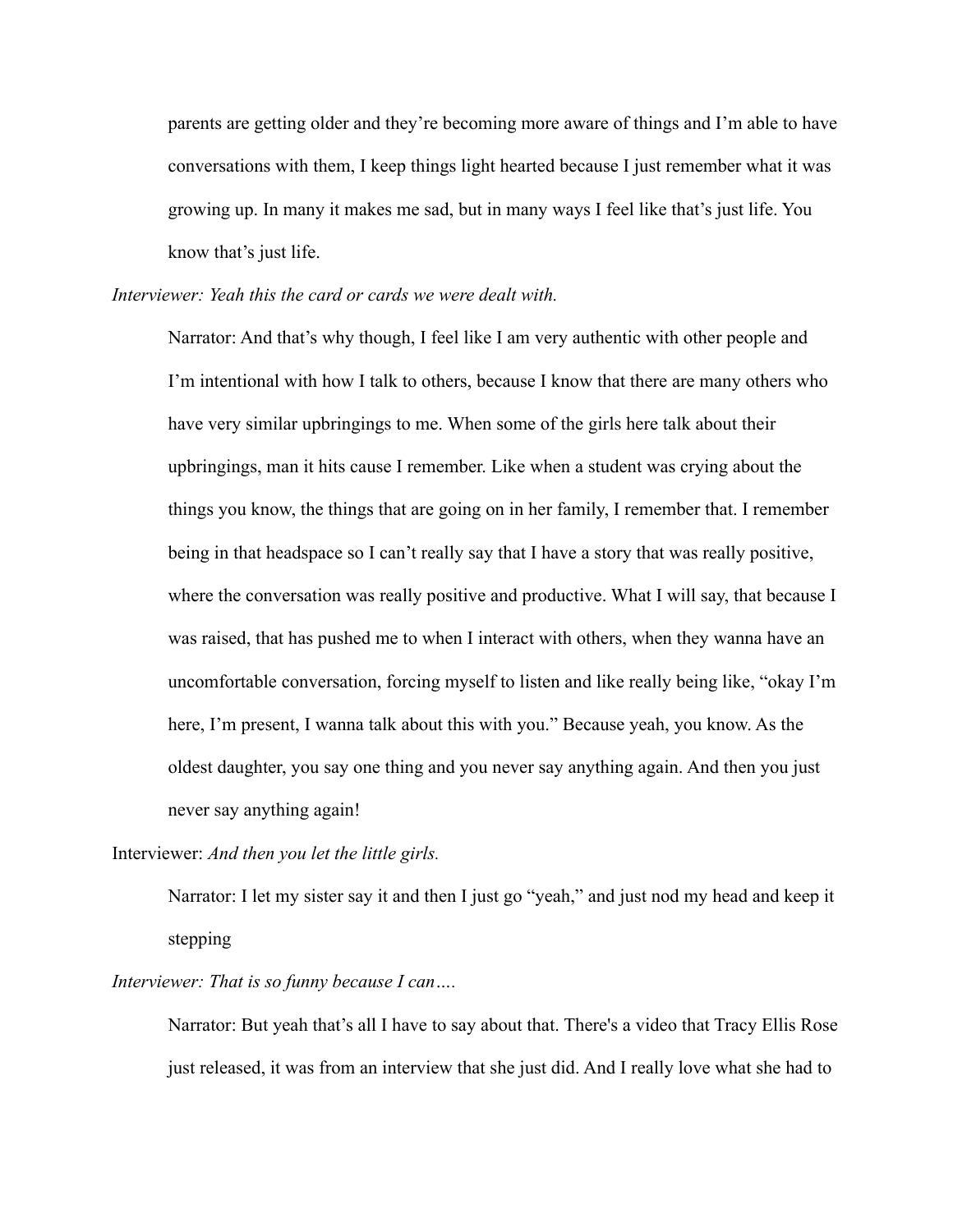say because she was like, "all I wish in life is for people to be authentic selves around without judgement. Because yes, I can be a judgemental bitch. I can be. I know I can be, but ultimately I want to be a person where people can feel like they can be their authentic selves with, because I know what it's like to live in a house where you have to play games all the time about your personality. So anyways that went off on a completely different tangent.

Q: In response to Eleni there was a video that was put out and it got really popular. This guy was kind of… it was his rebutal to what she was having to say when she was kind of challenging the culture, challenging rape culture. And he was talking about how Tongan, specifically, have the four core pillars.

Narrator: Yes! That's what I was going to say! Oh my gosh why do I remember this? *Interviewer: Did you see the video?*

Narrator: I remember watching it and then rolling my eyes about it, but go ahead, go ahead.

*Interviewer: So, I mean you can go ahead and talk about how you feel about that, but then the questions that I have are, do you think these values help or will help with your own mental health as somebody who has gone through trauma? And if you do think they are useful, how have you seen it help you in your own journey?*

A: Yeah oh my gosh! I wish I could go back to that moment cause I remember when he was talking about it and rolling my eyes at it.

*Interviewer: Me too*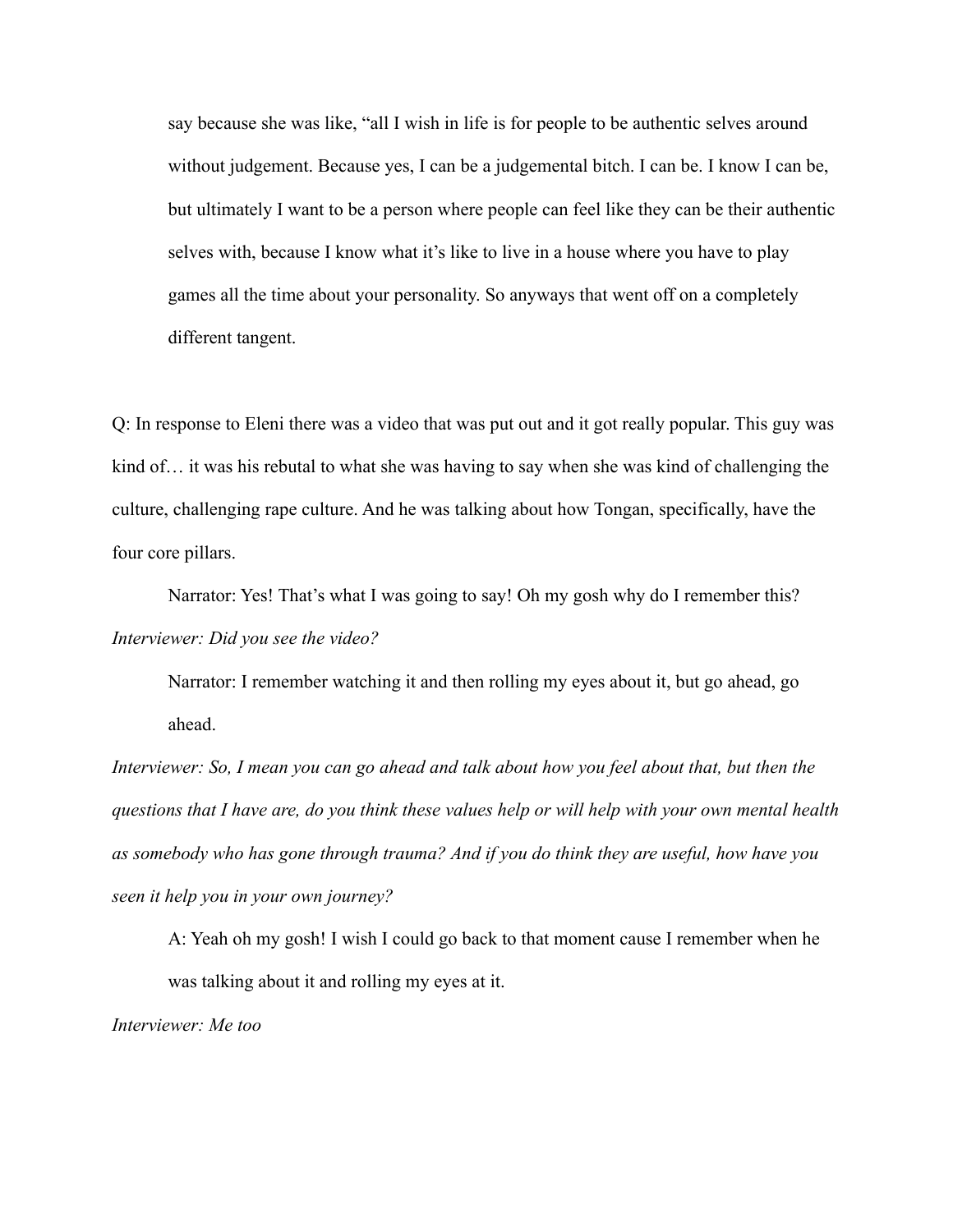Narrator: I thought it was annoying what he was trying to say cause if I recall correctly, he was trying to use the four pillars as a way to say that she was being disrespectful and I thought, "you're an idiot."

*Interviewer: I thought the same thing too. I was like, "you're kind of dismissing her entire… yeah okay."*

Narrator: I'm glad that you remember that cause I was listening to his.. and then all the Tongans in the comments too. I was like, "man just shut up, just say that you don't support her. You don't have to bring in the culture in order to say that you don't agree with her… like what the hell!" So yeah, that was my stance on it. It sounds like you just want to be dismissive and call her disrespectful because of her speaking her truth. You know, whatever. As far as the four pillars go, I feel like the four pillars are only applicable to families that are untouched by colonization, which is none of us. Which is none of us! It's so funny because I remember when we learned, which is around this time when everything was happening, when we learned about the four pillars all I could think of, was all of the families that only have three, or two, or barely standing on one. You know what I mean, cause I was like even in my own family which you know, I would say my Tongan family. So my great grandfather, Tonga Poteki Malohifo'ou, rest in peace OG okay, he was very old school Tongan. We're talkin old school Tongan before Mormons came, religion came,

# *Interviewer: Like indigenous*

Narrator: Yeah, so he incorporated, he saw the *four pillars*, the Faa'i Kavei Koula, in Christianity, he did see that but ultimately, like reason why 'Anapesi is so strong on culture is because of her grandpa, which is my great-grandfather because he was so about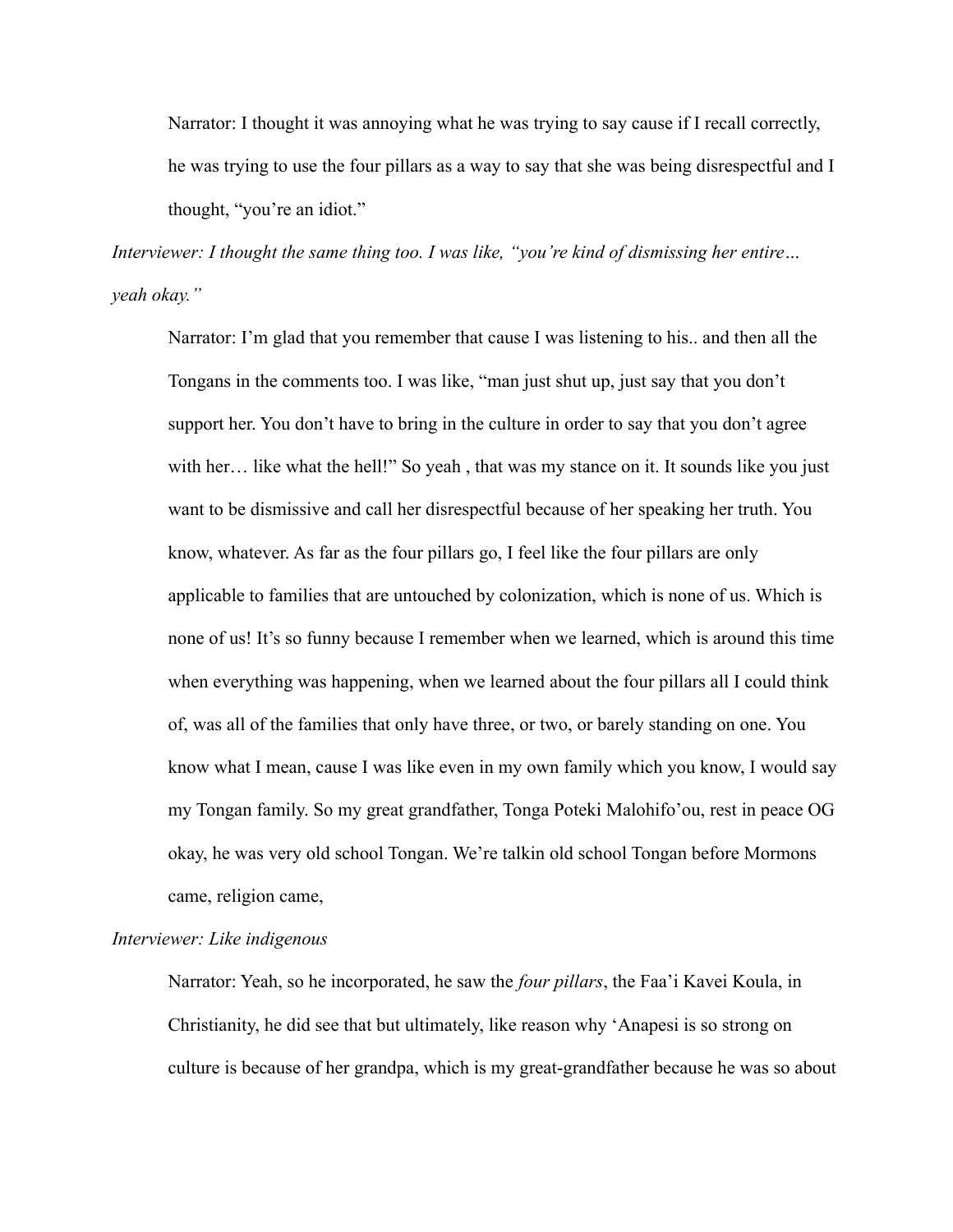the Fa'ai Kavei Koula, to its core. The foundation being love and then everything stemming up from that, and so I would say that my Tongan family is really, as far as the fale and everything being built, they're pretty damn close to having it solid. Now there are a couple that I'm like okay we can work on this a little bit, like this is something we need to work on but ultimately, when we we're learning about the Faa'i Kavei Koula, one of the reasons why I feel like the Faa'i Kavei Koula was not present in many Tongan families, is because the majority of their foundation, does not start with love it starts with loyalty. And we learned in the Faa'i Kavei Koula if you don't build the Fale (*house)* correctly, it's gonna fall apart. So because so many Tongan families are built off of loyalty first, everything second, that's why…

### *Interviewer*: *Family first! Family over everything, whatever*

Narrator: Yeah, that's why I feel like the Faa'i Kavei Koula is useless arguement in terms of talking about rape culture becuase all of you people are loyal to your families. You don't even love them, you're just loyal to them! You know what I mean? You're just loyal, and maybe you're not even loyal to the family, you're just loyal to a narrative. A narrative that comes from colonization so it's just so interesting to me when he was using that because I was like, "you don't even have your fale together, like your fale isn't even correct sir! Don't come up here talking to me about the four pillars and your pillars are not even standing, they're lopsided, and some of them are missing." So that's why I felt like the Faa'i Kavei Koula was a useless argument in that situation, because some of y'all don't even have the baseline and even with Eleni's story. I know that there were people in her own family who were upset that she did that. Your pillars isn't even built on the right foundation and so that's why I feel like the Faa'i Kavei Koula is only able to work in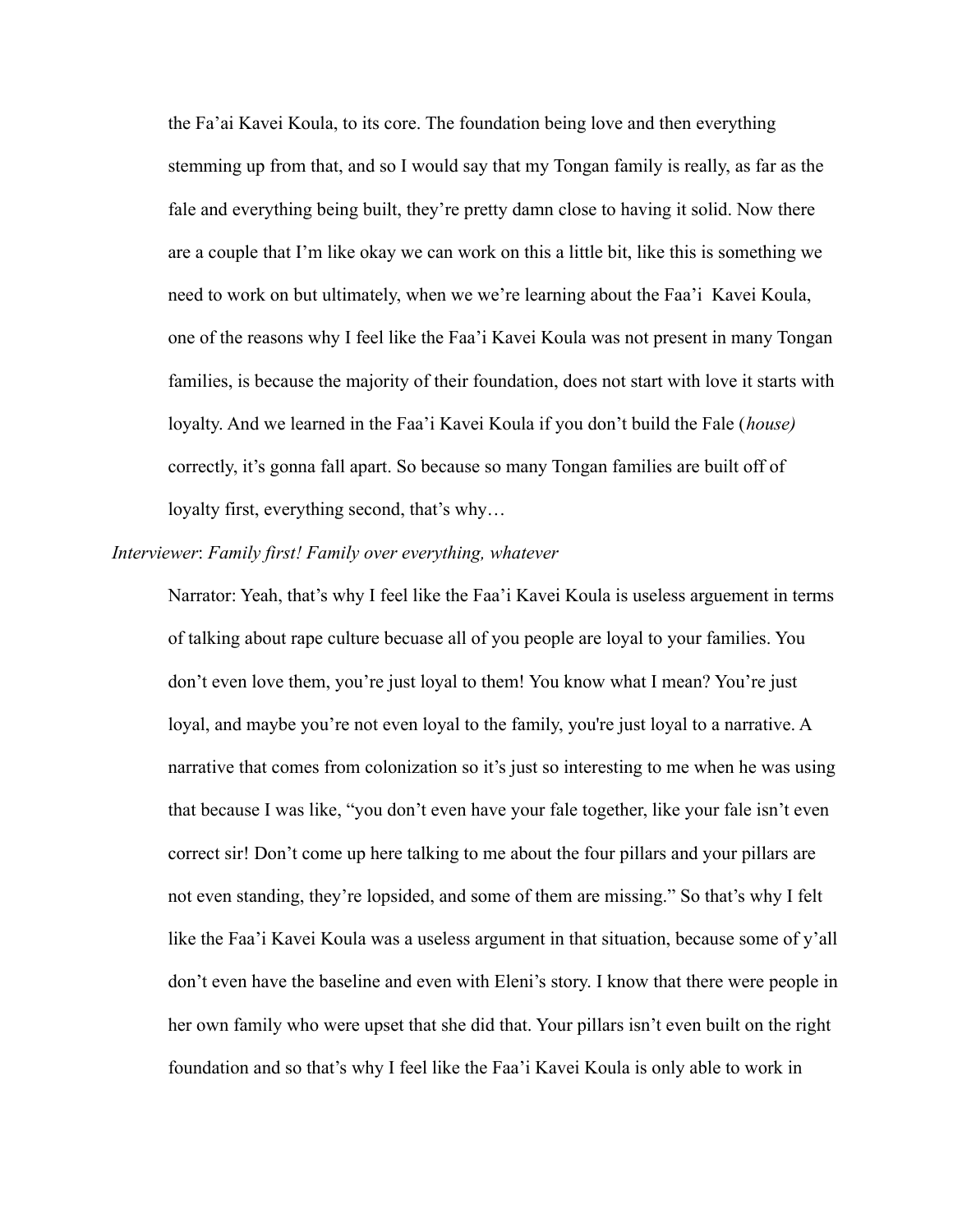terms of combatting rape culture if the foundation and fale are built correctly, but the majority of Tongan families, it's not. And they're built incorrectly, and some of the pillars are missing, the makafetoliaki, *the riciprication at the top,* it's missing completely. And like Queen Salote said, if you don't build it correctly, you're always gonna fall apart. And that's why all, a lot of these families have fallen apart because their fales are not properly built. I think that they are useful in combatting rape culture but it requires that the whole family does self - refelction on what these values mean and how they can makafetoliaki, be reciprical to each other. That's what I would say that if we wanna use these themes in order to combat rape culture, there needs to be a lot of self reflection, self work to be done first. Something that as I get older that I start, that I've come to realize is not everybody is willing to put in the same amount of work and that's tough you know. Everybodies gotta be ready to dig in the trenches, or only some of y'all are gonna be able to a fale and the rest of you are not and that's still gonna make your fale fall. I think that not wanting to do the work stems from the vulnerability aspect because if there's one thing I know about Pacific Islanders, nobody wants to be vulnerable. It's hard to be, it's hard to be for whatever reason. But that's what I would say, did that answer the question?

Q: Yeah, yeah. And then the last million dollar question. The last question that will close up our interview basically is, do you think that we can use our own cultural practices, or values, or morals to help with healing those who have suffered from sexual violence and rape culture and that trauma?

A: Yes, yes absolutely and even going back to the Faa'i Kavei Koula. When you do the work, when you do the work and it's an ongoing process, when you continually work on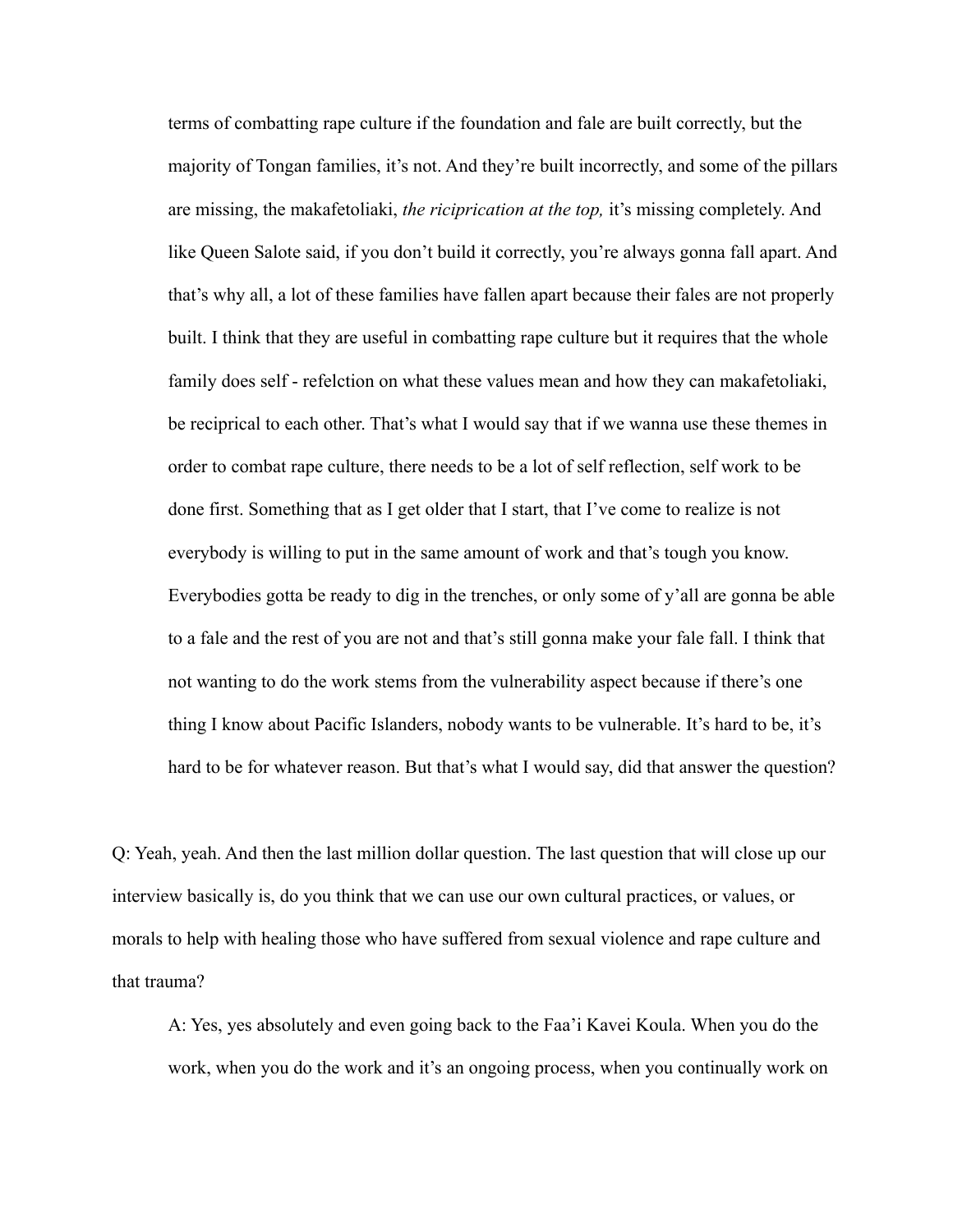the foundation and go up within yourself to build your own solid fale in your fatu, *your heart,* I think it allows a space for others as well. Here's what I mean by that… I love that in the Faa'i Kavei Koula the foundation is love. I really do love that because, it's so crazy because I used to never really be about love. I used to be like whatever about love, you know I was never really intentional about what it meant to love others and then also allowing people to be themselves as a form of love. Because for me it was just kinda like, "well people don;t allow me to be myself so why should I allow others to be themselves too?" But as I've gotten older I come to recognize, if you come from a place, a foundation of love and allowing love into your heart and allowing love to leave your heart and allowing yourself to get hurt and still trek on and continue to give love, there is something to be said about that. However, obviously all the rest of the other things are important as well. Like if I didn't have love as my foundation, like if I didn' have respect also there, and also Tauhi Vaha'a [*building and nurturing relationships*], and Anga Fakatokilalo [*humility*], Mamahi'i me'a [*loyalty*], those are the icing on top of the cake of love which allow, I feel like the people around me to see that in me and know this is a safe person to be with, to allow myself to heal. I'm gonna quote a book, but there's this book called "All About Love," by Bell Hooks. It is a transformative book, have you read it?

### *Interviewer: I've read like excerpts of it, yeah.*

Narrator: Yes, it is a transformative book. That book has made me bawl and she talks a lot about love. It's crazy cause the foundation, the pillars are in the book, these things are in the book. What I love about some of the things that she wrote in that book is talking about how love, when it is pure and it is coming from a place of, I see you and I see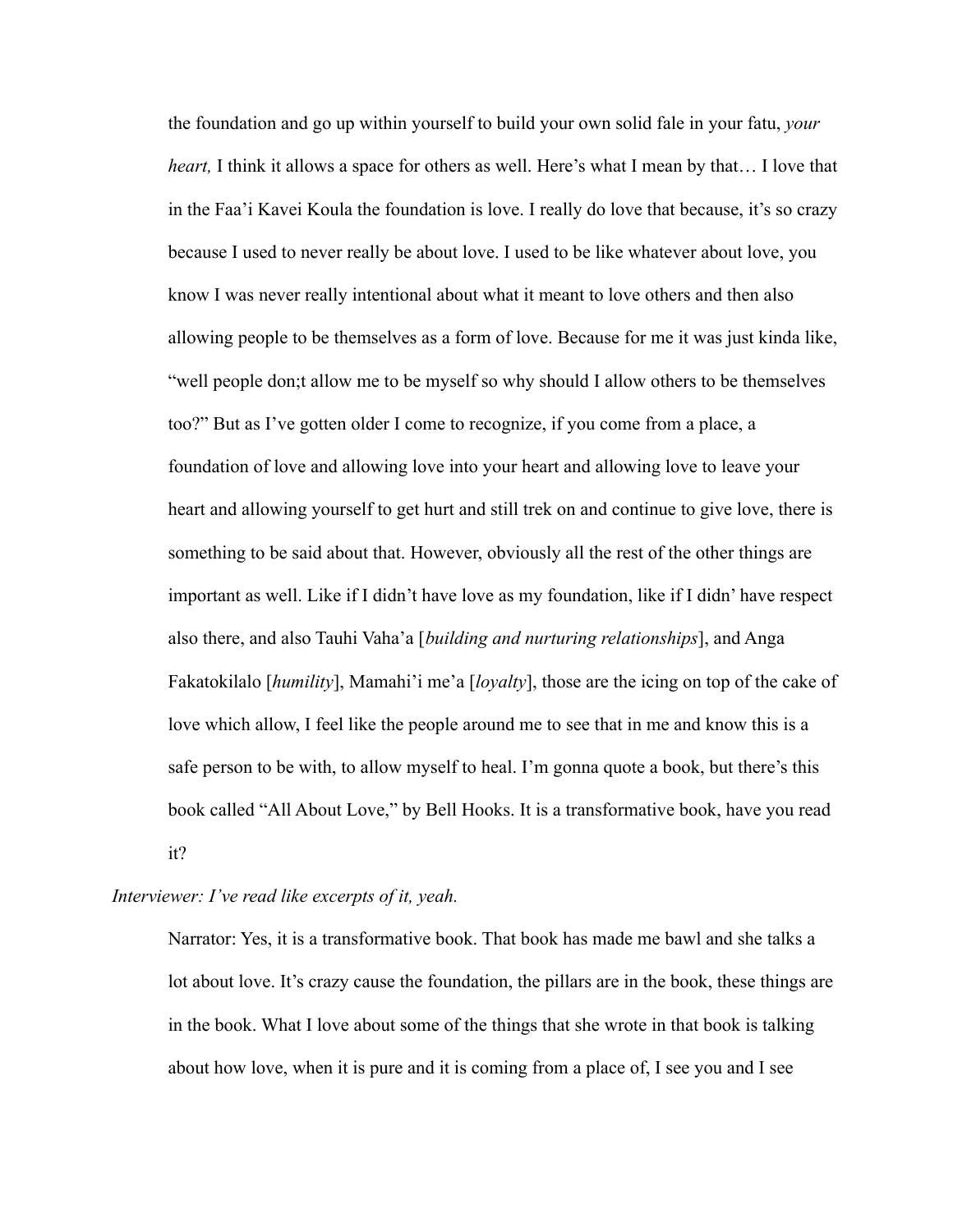myself reflected in you and I hope you see yourself reflected in me, how transformative that can be for people, to heal. So I believe that to be the truth as well. I think that that's why even though life has given me many challenges and adversities it took me a really long time to realize that constantly shutting people out, was not helping me in any way. Not only me in terms of healing, but also the people around me because how are you going to heal with someone who doesn't even allow love into their heart. Which goes into another conversation, like who you date. If you're dating somebody, if you're dating someone who doesn't even wanna be, see what's going on, or even care about what's going on, then how are you supposed to see what's going on with you anyways sorry that's going off on a whole other area. We're talking about healing. So for me a I feel like if we have these things here, but love more specifically at the foundation, it allows people to be themselves, it allows them to heal and recognize that even through all the fuck ups that we have in our lives, we still loveable at the end of it. And that took me a really long time to understand, and it's still something that really struggle with, because when id o thing, when I fuck up, I really do feel like, "damn nobody should love me like nobody should love me at all! I'm such an awful person!" But when I'm surrounded by who see me fuck up and be like, "ooohhh, still love you anyways!" That to me, there's really no quite other feeling for me than that and I want to be that for other people so they can heal themselves, now am I gonna do that on my own, no, which is also Bell Hooks about that. You can't learn to love yourself in self - isolation, it has to be a community thing. You have to have a community to help you so that's why I wish and I hope that more people start to recognize that pushing away others and self - isolating, and doing that is never helpful. You're not only doing a disservice to yourself by doing that, but also the people